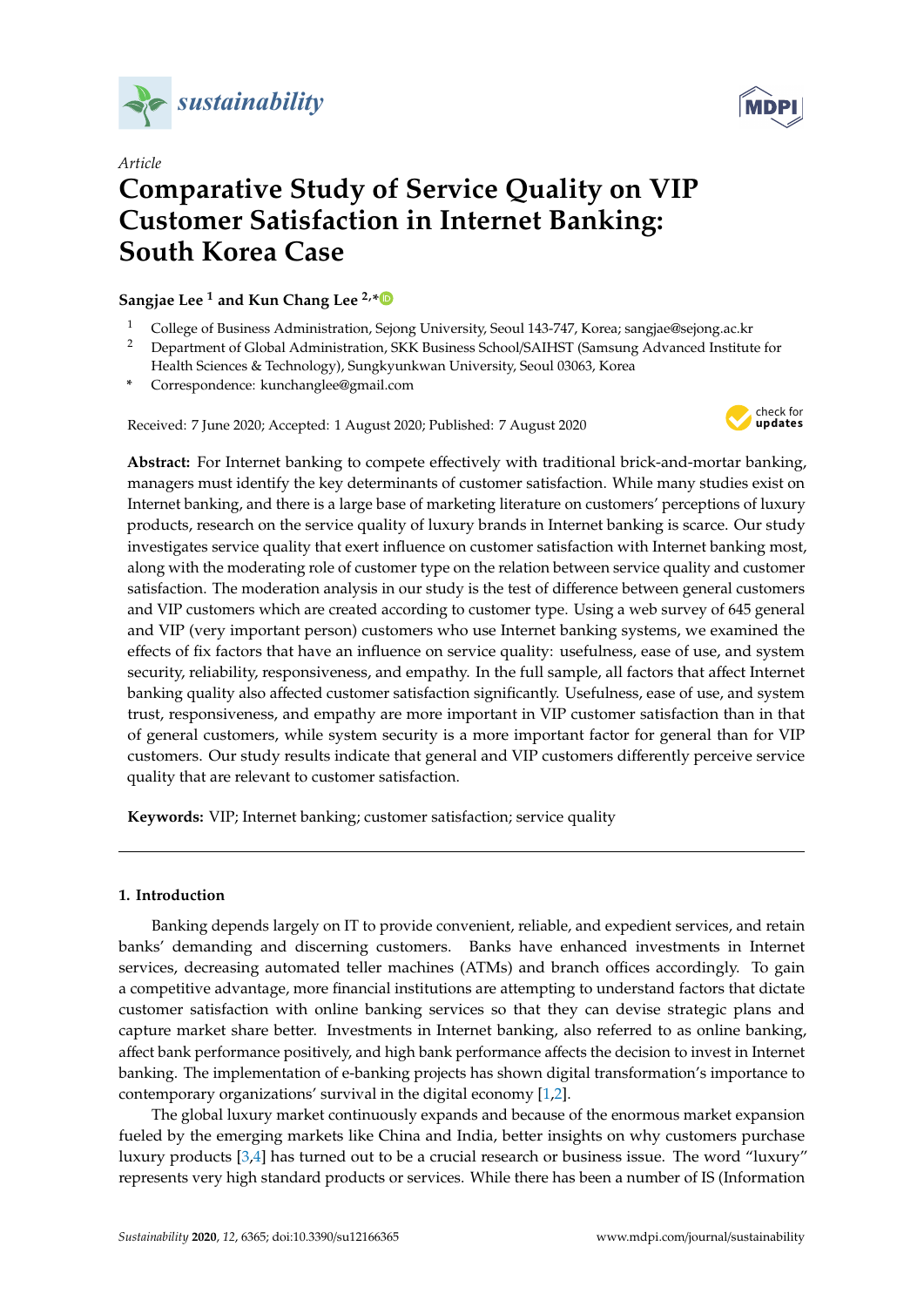Systems) studies of Internet banking [\[5](#page-17-4)[–14\]](#page-17-5), factors affecting the satisfaction with or the adoption of Internet banking [\[13,](#page-17-6)[15–](#page-17-7)[21\]](#page-17-8), and there is a large marketing literature on customer perceptions of luxury brands [\[22–](#page-17-9)[25\]](#page-18-0), research on luxury brands' service quality in the context of Internet banking is scarce. While many previous literatures have studied the interplay among the factors that drive adoption [\[8](#page-17-10)[,26\]](#page-18-1), those that distinguish different types of customers, i.e., general versus VIP customers, and the way customer type, which plays a role of moderating variable for customer satisfaction relates to satisfaction with banking services, are lacking. Our study purports to fill this void in previous literature. As the most important task for luxury brands' continued success is to provide value by delivering novel products to customers [\[22](#page-17-9)[,23](#page-18-2)[,25\]](#page-18-0), this study applies the theories related to luxury brands to online banking, and studies the differences between general and VIP customers with respect to online banking service quality's effect on customer satisfaction.

The implementation of banking systems, which have become part of an ecosystem in which multiple actors, system elements, and settings provide ample and varied opportunities [\[27\]](#page-18-3), demands examination of various service factors. Because customer relations management has a great influence on relationship quality, such as satisfaction and trust in e-banking [\[28\]](#page-18-4), we investigated various factors of service quality and the way they affect general and VIP customer satisfaction with Internet banking services. Based on a web survey of general and VIP customers, we studied the moderating role of customer type on service quality and customer satisfaction. A discussion and implications of the results also are provided.

## **2. Theoretical Background**

#### *2.1. VIP Internet Banking Services*

While luxury goods are difficult to purchase, they offer pleasure and comfort. Apart from functional utility, the consumption of such luxury goods confers prestige on people [\[29,](#page-18-5)[30\]](#page-18-6). The understanding of luxury goods is still elusive because of significant customer's involvement, the effects of contexts and others' perception of their value [\[22](#page-17-9)[,30](#page-18-6)[–32\]](#page-18-7). While VIP subscriptions offer a steady revenue stream in social networks, the factors that lead users to participate in VIP services remain elusive [\[33](#page-18-8)[,34\]](#page-18-9).

Cheng et al. [\[35\]](#page-18-10) examined the role of usefulness, ease of use, and security in Internet banking on the behavioral intention to use. Shah and Siddiqui [\[36\]](#page-18-11) performed a case study to investigate the factors critical in adopting e-banking, such as customer service, resources availability, brand names, top management support integrated channels, e-channel marketing, security, and flexibility. Vatanasombut et al. [\[37\]](#page-18-12) suggested a model in which commitment, shared value, and relationship benefits determine the continuance usage intention in online banking. Liao and Cheung [\[38\]](#page-18-13) suggested that service quality attributes potentially affect consumer satisfaction with responsiveness, ease of use, usefulness security, and reliability. Lee [\[7\]](#page-17-11) indicated that the usage intention for Internet banking is decided negatively by the risk of security, finance, and privacy and is determined largely by perceived usefulness and benefit, as well as attitude. Compeau and Wilson [\[39\]](#page-18-14) suggested computer self-efficacy, and Lee and Jung [\[40\]](#page-18-15) found that self-efficacy affects the usage of online banking in Korea. Yoon and Steege [\[14\]](#page-17-5) indicated that openness to advanced technology, website usability, perceived security concern, and concerns about conserving nature resources affect Internet banking use. Martins et al. [\[8\]](#page-17-10) used the unified theory of acceptance and use of technology (UTAUT) to study behavioral usage intention and actual usage of online banking. Chauhan et al. [\[41\]](#page-18-16) investigate the factors affecting consumers' intention to adopt internet banking including consumer innate innovativeness, domain-specific innovativeness and perceived security risk.

Asia Pacific markets have undergone a rapid shift towards digital banking [\[42\]](#page-18-17). For instance, South Korea has 18 internet banking service providers (mobile banking service providers are also included) as of August 2020. Therefore, South Korea's internet banking users continued to grow in 2016–2020, coming to about 159.2 million as of end-2019 [\[43\]](#page-18-18). This means that the same person may count multiple times toward the sum according to the Bank of Korea.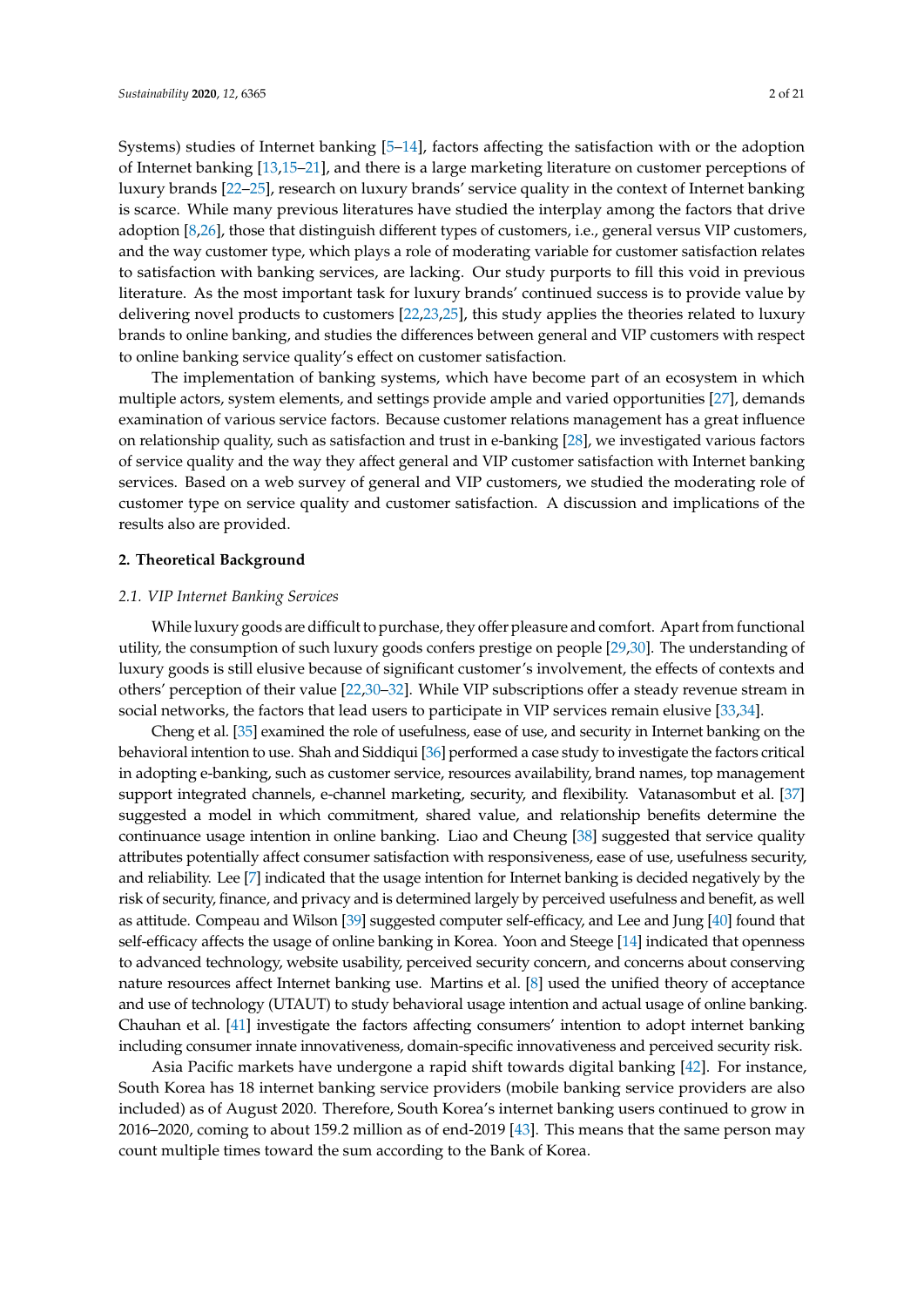Internet banking provides standardized financial products and services that are comparable across different financial institutions and markets. Further, it increases profits through collaboration among different banks and the use of e-business services. Internet banking also improves customer relationship management by providing a range of types of information to customers and using marketing databases as tools to develop promotional and marketing strategies.

## *2.2. Service Quality in Internet Banking*

For several decades since 1970's, measuring total quality management and applying it to tangible business facilities like manufacturing plants had been one of crucial factors for an emerging country to remain competitive [\[44\]](#page-18-19). However, after the introduction of the e-service concept powered by Internet since 1995, the quality of e-service is a significant factor in business competitiveness and performance and can be assessed only subjectively because of the difficulties created by the intangibility of service and the inseparable nature of consumption and production. Providing excellent quality service is highly important for customer satisfaction and market growth in Internet banking. In the context of the internet, e-service quality is described as a customer's overall judgement and evaluation on the quality of the services that is provided through the internet [\[45\]](#page-18-20). Previous studies suggest concepts and dimensions of e-service quality crucial for organizational performance. Carlson and O'Cass [\[46\]](#page-18-21) posited that customers perceive several s-service quality dimensions which include delivery quality, outcome quality, and environment quality. Thaichon et al. [\[47\]](#page-18-22) suggested that e-service quality is affected by information support network quality, privacy and security, and customer service. Namahoot and Laohavichien [\[18\]](#page-17-12) further shows that service quality can include tangibles, security risk, reliability, assurance, and responsiveness. Dospinesc et al. [\[48\]](#page-19-0) or Dospinesc [\[49\]](#page-19-1) suggested the most important indicators that affect the expectations when using the bank card or e-wallet.

## **3. Research Model**

This study focuses on the role of service quality for customer satisfaction in Internet banking. Customer satisfaction was posited as a dependent variable because customer satisfaction increases service reputation and reputation mediates the relation between satisfaction and loyalty in part [\[50\]](#page-19-2). Previous literature have shown that service quality enhances satisfaction and trust [\[51](#page-19-3)[,52\]](#page-19-4), as well as survival [\[53\]](#page-19-5). Customers' beliefs about the quality of online banking can influence satisfaction [\[13](#page-17-6)[,16\]](#page-17-13) and the adoption of Internet banking as a result [\[17](#page-17-14)[,19](#page-17-15)[,21\]](#page-17-8). Thus, this study proposed two hypotheses: (1) Internet banking service's quality affects customer satisfaction (H1), and (2) customer type exerts a moderating role in the relationship between service quality and customer satisfaction (H2).

We focus on the role of six factors of service quality for customer satisfaction: usefulness; ease of use; safety; reliability; responsiveness, and empathy. These factors were adapted from previous studies published by Parasuraman et al. [\[54,](#page-19-6)[55\]](#page-19-7) and George and Kumar [\[56\]](#page-19-8) to show a theoretical background for service quality. Zhu and Chen [\[57\]](#page-19-9) examined service fairness in predicting online customer satisfaction in the internet banking context. Namahoot and Laohavichien [\[18\]](#page-17-12) further shows that service quality for increased usefulness can be important for behavioral intention to use Internet banking.

This study proposes usefulness, ease of use, and safety as important factors of service quality. Second, SERVQUAL, which Parasuarman et al. [\[54\]](#page-19-6) proposed, is the service quality assessment model used most frequently. SERVQUAL includes five dimensions, as described above. This study also included three more factors: reliability; responsiveness, and empathy, and excluded tangibles and assurance, as they do not apply in the Internet banking context.

Useful service allows customers solving their issues and setting up relationship quality through B2C e-commerce [\[58\]](#page-19-10). Useful service may help customers have the complete benefits satisfactorily by matching their expectations. If banking service cannot be offered as suggested, it leads to undesirable experience discontinuing Internet banking use. If customers perceiving useful services, they continue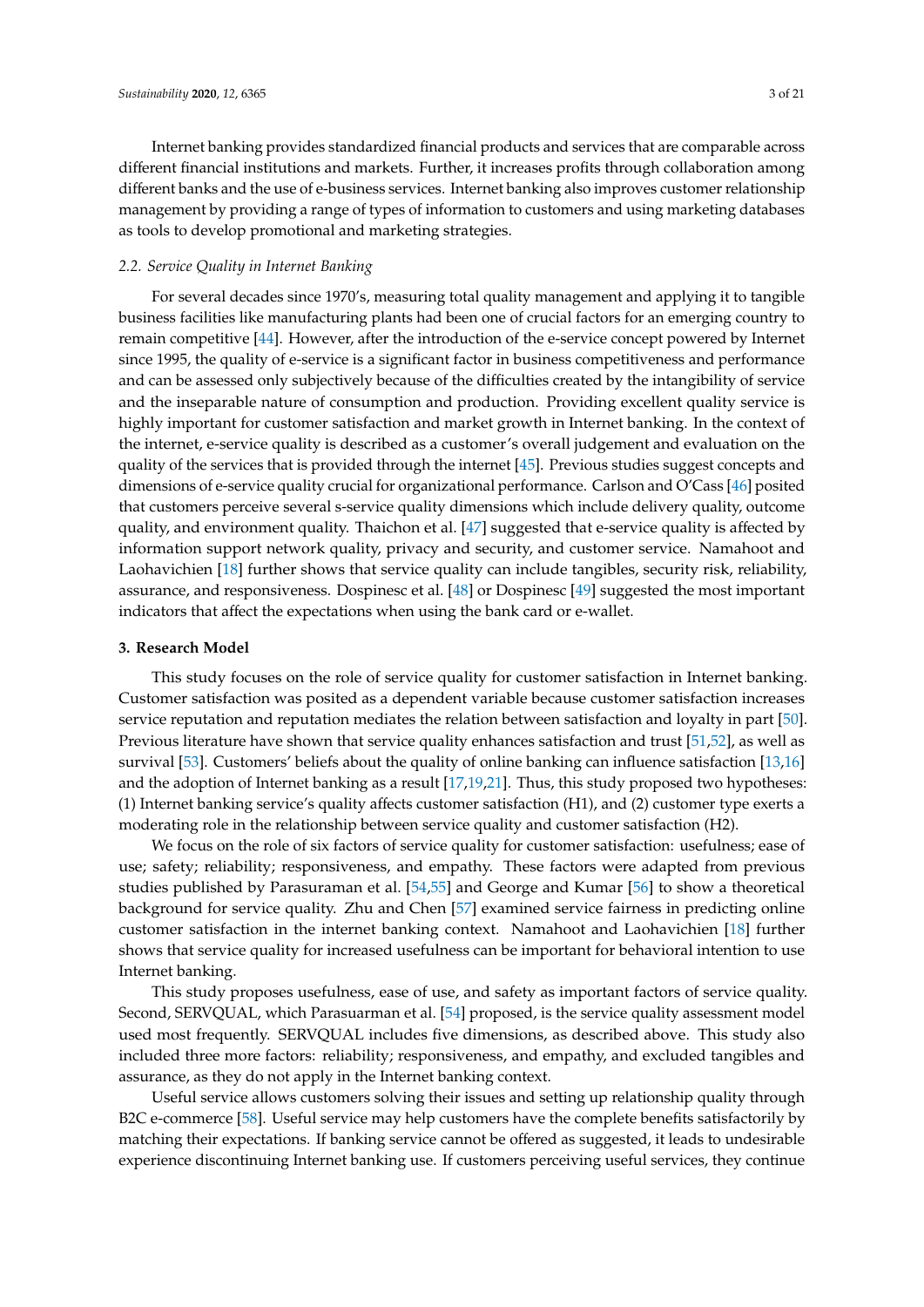their activities to more accomplish their task goals, which enhances their satisfaction with Internet banking service. Thus, service usefulness exerts a positive impact on customer satisfaction.

#### **Hypothesis 1a (H1a).** *Increased usefulness of Internet banking a*ff*ects customer satisfaction positively.*

Perceived ease of use indicates the extent that customers perceive less difficulty in using Internet banking. In Internet banking, ease of use affects customers' behavioral usage intention. Internet banking reduces transaction costs, increases direct contact with customers, and increases convenience in banking transactions. Internet sites are not appealing and attractive if they are hard to use. Namahoot and Laohavichien [\[18\]](#page-17-12) indicates that system tangibles which represent the physical surroundings and the environment that enables customers to feel cared for and the willingness of service providers making customers supported whenever they have some difficulties in using Internet banking as one of the important dimensions for service quality for internet banking. Convenience exerts a positive effect on engagement with retailing m-commerce application after continued retention [\[59\]](#page-19-11). Chauhan et al. [\[41\]](#page-18-16) posited that perceived ease of use positively affects consumer attitude toward adoption of internet banking. Thus, when users perceive an ease in using Internet banking, they tend to have a more favorable attitude and are even more satisfied with the use of Internet banking than when they have difficulty in using Internet banking. Thus, Internet banking sites' ease of use can affect customer satisfaction positively, as it is related to user friendliness in the design of the interface and user functions.

## **Hypothesis 1b (H1b).** *Internet banking's ease of use a*ff*ects customer satisfaction positively.*

The safety of information systems or e-business also affects customer satisfaction. Internet banking is based on global networks and the safety of transactions is critical for its success. George and Kumar [\[56\]](#page-19-8) studied the service quality of Internet banking and included items to measure the safety of access to Internet banking sites, and the provision of stable browsing services and transfer service. The intention to use internet banking is positively affected by perceived security [\[19\]](#page-17-15). Chauhan et al. [\[41\]](#page-18-16) suggested perceived security risk has a negative effect on customers' intention to use internet banking. Their study indicated that delays in system response, system breakdown, errors, failure, and information leaks can cost banks' tremendous tangible or intangible losses. Thus, system security is related positively to customer satisfaction.

## **Hypothesis 1c (H1c).** *Internet banking's system security a*ff*ects customer satisfaction positively.*

Internet banking customers often complain about uncertainties in service. Online banking's trust depends on the perceived reliability and risk, and the extent to which it provides the service intended and ensures the safety of transactions. System reliability represents the extent to which a service platform is available on "anywhere" basis and an "any time" [\[60\]](#page-19-12). The reliability reflected in a SERVQUAL measure is still important in the e-business environment and leads to customer loyalty and increased customer satisfaction. Perceived risk has been supposed to affect the intention to use Internet banking service [\[15,](#page-17-7)[21](#page-17-8)[,41\]](#page-18-16). Rawashdeh, [\[20\]](#page-17-16) supposed that perceived web privacy has an influence on behavioral intention to use Internet banking service. Namahoot and Laohavichien [\[18\]](#page-17-12) posited that perceived risk plays a role of mediator variable between service quality and behavioral intentions to use internet banking. Marafon et al. [\[17\]](#page-17-14) indicated that risk acceptance moderates the effect of risk perception on the intention to use internet banking. Our study considers systems trust based on perceived reliability and risk as one of service quality dimensions affecting customer's satisfaction. Thus, the following hypothesis was given: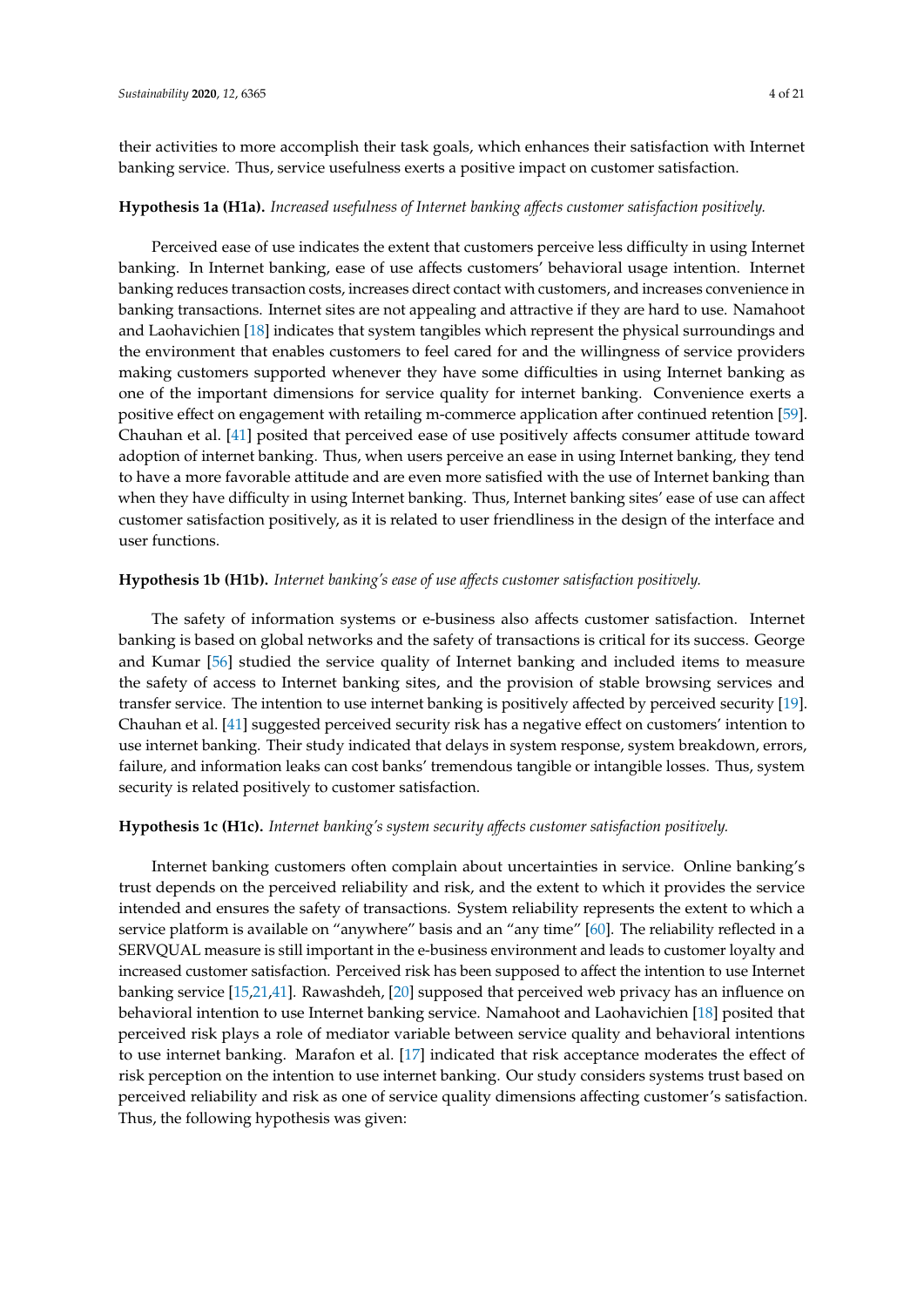## **Hypothesis 1d (H1d).** *Internet banking's system trust a*ff*ects customer satisfaction positively.*

Responsiveness is defined as the extent that service is provided rapidly or work is processed swiftly and is a core factor that determines online banking's service quality. Perceived interactivity comprises an influential antecedent that creates consumers' affective involvement with mobile retail apps [\[61](#page-19-13)[,62\]](#page-19-14). Amin [\[16\]](#page-17-13) suggested that user friendliness and the efficiency of banking website are crucial aspects of service quality for internet banking, especially the extent that customers can complete a transaction swiftly on banking site affects customer satisfaction. Further, Amin indicated that customer satisfaction is greatly affected by site organization, which improves the extent that customers can have a quick access to the website of a banking site. Namahoot and Laohavichien [\[18\]](#page-17-12) indicates that system responsiveness is one of important dimension for service quality for internet banking. Thus, system responsiveness is correlated positively with customer satisfaction:

## **Hypothesis 1e (H1e).** *Internet banking's system responsiveness a*ff*ects customer satisfaction positively.*

Customized service in cyberspace includes the provision of information that is configured specifically to satisfy individual preferences, which is an aspect of the marketing strategy to attract customers. Customers consider customized service an important benefit of a long-term relationship with companies. System empathy is based on the customization of service in online banking. The empathy of systems service should be provided to users by creating customized service, functionalities to capture user requirements, and a manual to support beginners [\[63\]](#page-19-15). Amin [\[16\]](#page-17-13) indicated that customer satisfaction is affected by the extent that customers' personal needs have been met when using banking website information is provided according to customers' preferences. Namahoot and Laohavichien [\[18\]](#page-17-12) indicates that system empathy, which can be understood as being facilitated from through customization, is an important dimension for service quality for internet banking. Therefore, empathy in service, which manifests in its customization, is related positively to customer satisfaction.

## **Hypothesis 1f (H1f).** *System empathy in Internet banking a*ff*ects customer satisfaction positively.*

The moderation analysis in our study is the test of difference between general customers and VIP customers which are created according to customer type. Consumers' perceived value of luxury brands influences consumer satisfaction [\[64\]](#page-19-16) or consumption behavior [\[65\]](#page-19-17). For example, perceived compatibility was indicated as a crucial predictor of the degree to which people consider smartwatches useful and easy to use [\[66\]](#page-19-18). Firm's profitability is influenced by customer's satisfaction and loyalty from VIP and non-VIP customers [\[67,](#page-19-19)[68\]](#page-19-20). As the most crucial task for the long-lasting success of luxury brands is to provide novel value and build strong customer relationships [\[22,](#page-17-9)[23](#page-18-2)[,25,](#page-18-0)[69\]](#page-19-21), this study applied the theories in luxury brands to Internet banking and examined the differences between general and VIP customers with respect to online banking service quality's effect on their satisfaction.

**Hypothesis 2 (H2).** The customer type (general vs. VIP) exerts a moderating role in the relationship between service quality and customer satisfaction.

Figure [1](#page-5-0) presents the research model.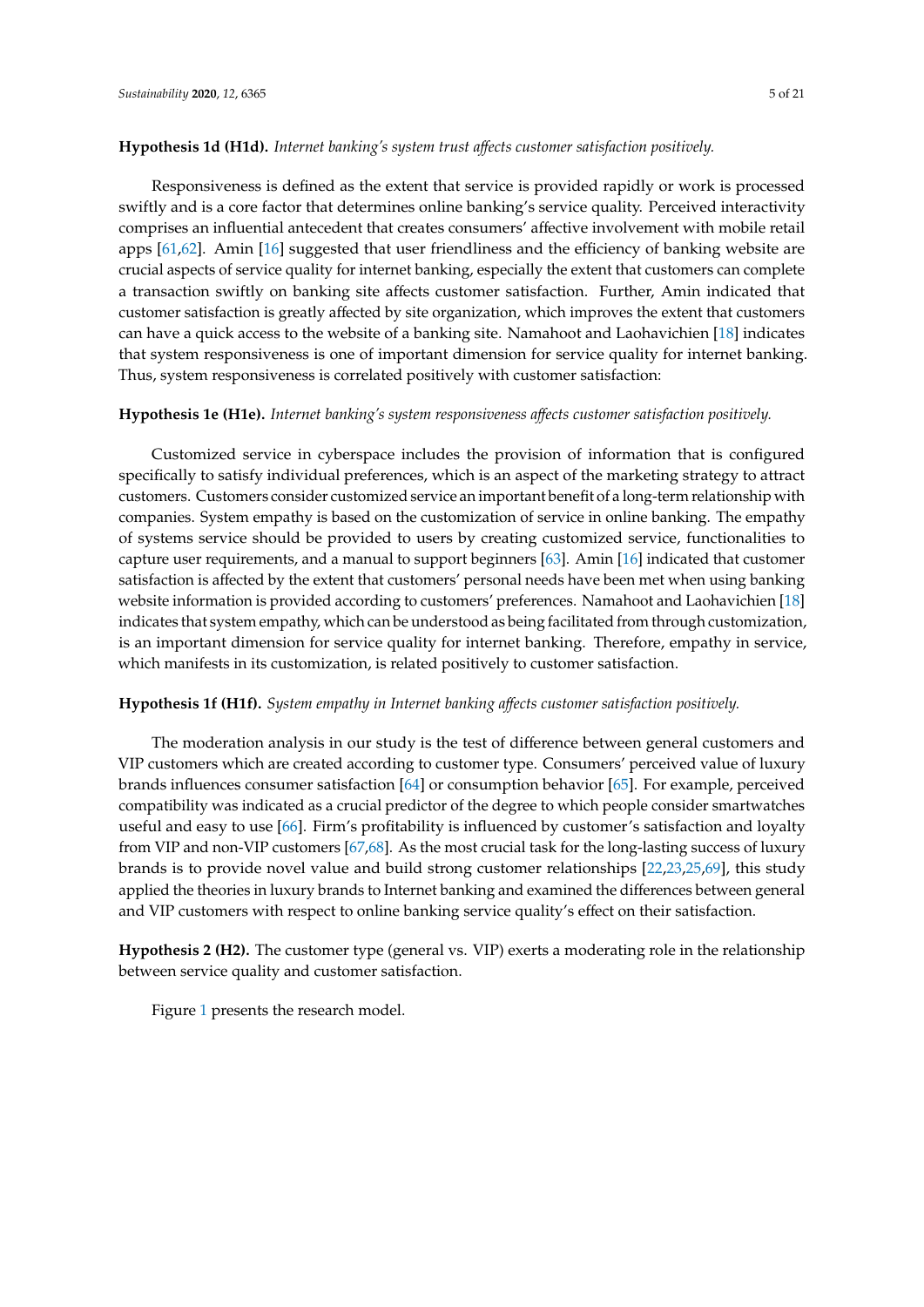<span id="page-5-0"></span>

**Figure 1.** Research Model. **Figure 1.** Research Model.

## **4. Research Methods**

**4. Research Methods**  Parasuraman et al. [\[54](#page-19-6)[,55\]](#page-19-7) are presented as the service quality of customers who have experience with Internet banking. The operational definitions of the six factors of service quality are based on those of

Online banking's usefulness is the extent to which productivity and work performance increase relative to offline banking. The items of usefulness include reductions in transaction time and costs, provision of value added service or financial information, and benefits in interests.

Ease of use represents the extent that customers perceive that the usage of Internet banking is easy. Ease of use is indicated by the provision of sitemaps, the ease of search and moving to other menus, as well as learning.

Systems safety is a system's ability to offer uninterrupted service and protect personal or transaction information during online banking transactions. The items used to assess systems safety were adapted from those identified by George and Kumar [\[56\]](#page-19-8). These include safety in accessing the homepage and in transactions such as browsing and transferring, along with the security of individual and homepage and in transactions such as browsing and transferring, along with the security of  $\alpha$  and transferrences of  $\alpha$ 

System trust is described as the extent that Internet banking provides the service intended. Thus, it reflects the service provider's credibility. In this paper, system trust was shown as a user's belief and trust in the Internet service provider's information, commitment to contracts, and security. The items used to assess systems include belief in information and security, and commitment to contracts in Internet banking.

System responsiveness is the extent that work is performed rapidly and conveniently. System responsiveness also reflects the speed of responses to customer complaints or requests. The items used to assess system responsiveness include rapid processing of tasks, suggestions of solutions to problems, and response to customer complaints.

System empathy is the extent that consumers are provided with high-quality, customized service. System empathy is reflected by providing financial information, customized information, and other value-added information to improve customer satisfaction. The items used to assess system empathy include personal care of customers and understanding and reflecting on customer demands. Table [1](#page-7-0)

empathy include personal care of customers and understanding and reflecting on customer demands.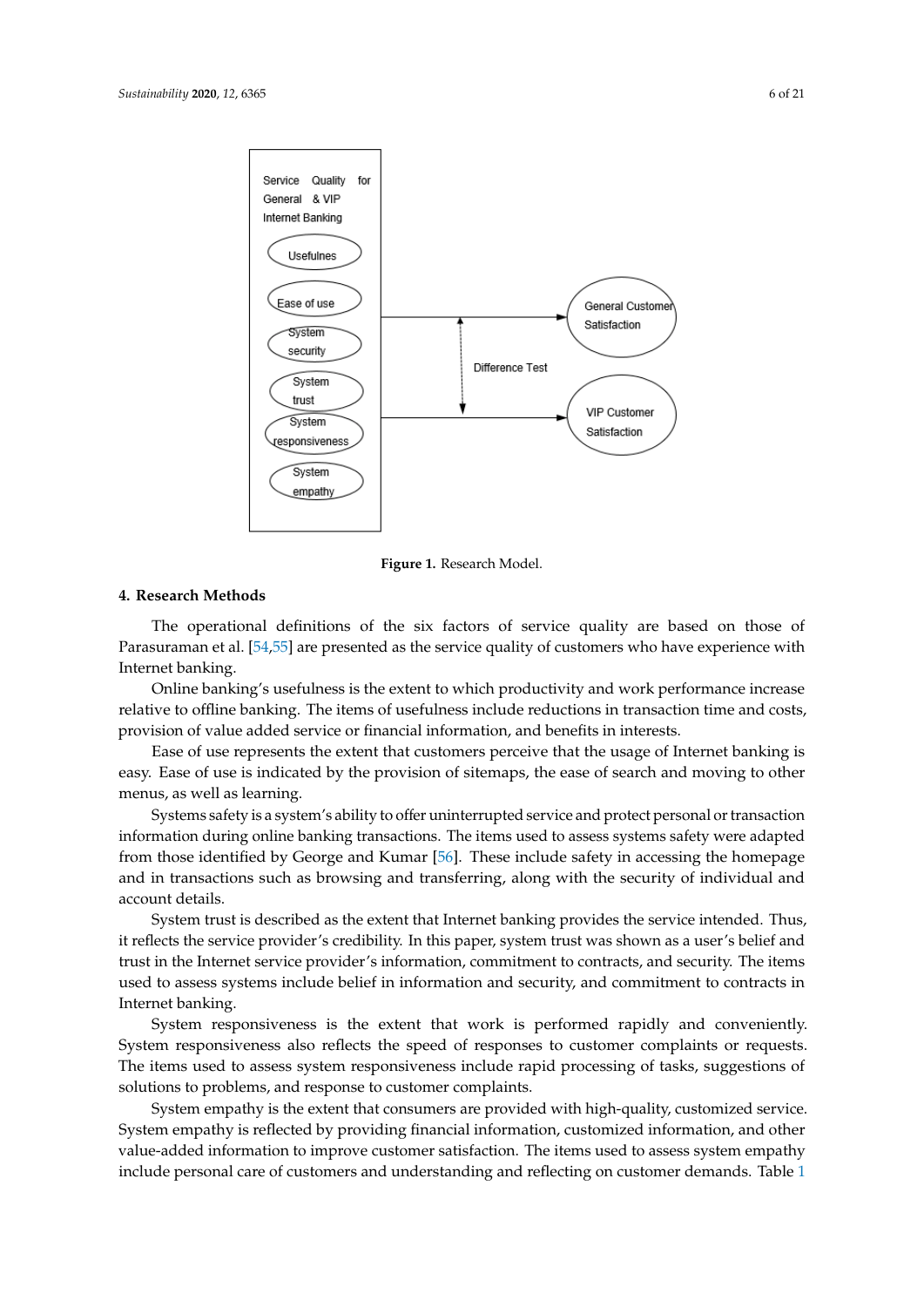summarizes the definitions and items for the six factors of service quality, all of which were assessed following seven-point Likert scales.

Among the recent studies of user satisfaction, McKinney et al. [\[70\]](#page-19-22) identified and measured the constructs for Web-customer satisfaction created at the stage of information search. Kohli et al. [\[71\]](#page-19-23) examined the determinants of online consumer satisfaction, such as consumers' cost and time savings that influence the design/choice phases during the decision-making process. Doll et al. [\[72\]](#page-19-24) tested instruments for end-user computing satisfaction and suggested 12 measurement items, including content, format, timeliness, ease of use, and accuracy which are invariant across, types of application, respondent positions, modes of development, and hardware platforms Customer satisfaction is representing a customer's satisfaction with Internet banking overall, satisfaction after comparing the bank with other banks, and the intention to reuse and recommend the bank to others. The items measuring customer satisfaction were: (1) satisfaction with Internet banking overall; (2) satisfaction after comparing the bank with other banks; (3) reuse intention, and (4) recommend intention for the bank to others.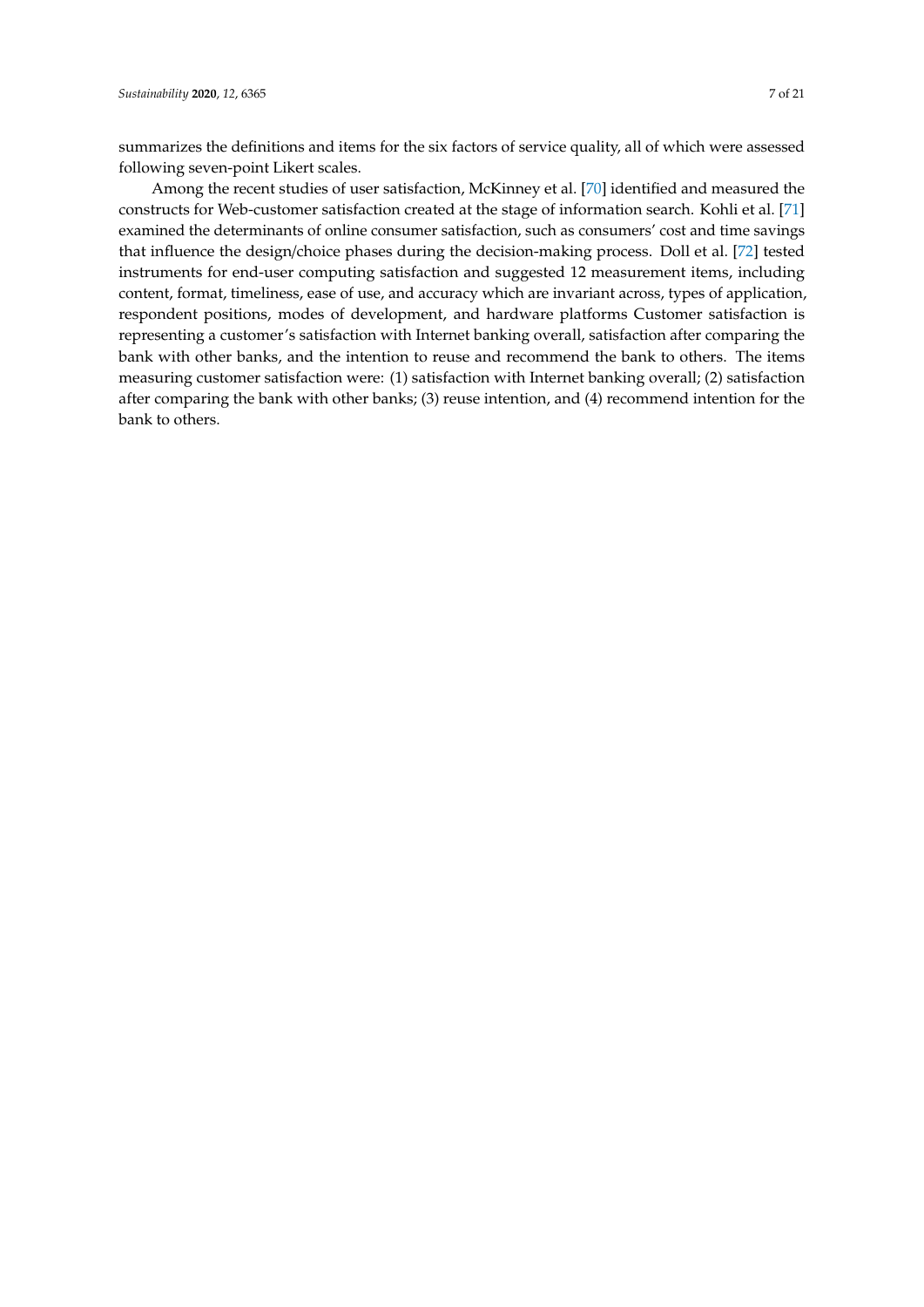|            | <b>Table 1.</b> Items for variable.                                          |            |
|------------|------------------------------------------------------------------------------|------------|
| Variables  | Items                                                                        | Sources    |
|            | The usage goals are always accomplished using Internet banking of this bank. |            |
|            | The value of using Internet banking of this bank is high.                    |            |
| Teefulness | Productivity is greatly improved using Internet banking of this bank.        | [54.55.73] |

<span id="page-7-0"></span>

|                       | The usage goals are always accomplished using Internet banking of this bank.                                                                                |             |  |  |  |  |  |
|-----------------------|-------------------------------------------------------------------------------------------------------------------------------------------------------------|-------------|--|--|--|--|--|
|                       | The value of using Internet banking of this bank is high.                                                                                                   |             |  |  |  |  |  |
| Usefulness            | Productivity is greatly improved using Internet banking of this bank.                                                                                       |             |  |  |  |  |  |
|                       | The Internet banking of this bank provides much saving in time.                                                                                             |             |  |  |  |  |  |
|                       | The financial information provided in the Internet banking of this bank is very useful.                                                                     |             |  |  |  |  |  |
|                       | The Internet banking of this bank provides much saving in the transaction fee.                                                                              |             |  |  |  |  |  |
|                       | It is easy to use various functions through Internet banking of this bank.                                                                                  |             |  |  |  |  |  |
|                       | The usage procedures of Internet banking of this bank is very clear.                                                                                        |             |  |  |  |  |  |
| Ease of use           | It easy to become a skillful user of Internet banking of this bank.                                                                                         | [55, 73]    |  |  |  |  |  |
|                       | The Internet banking sites of this bank are composed of very user-friendly menus.                                                                           |             |  |  |  |  |  |
|                       | I can easily search wanted service items in the Internet banking sites of this bank.                                                                        |             |  |  |  |  |  |
|                       | It is very easy to move into other menus in the Internet banking sites of this bank.                                                                        |             |  |  |  |  |  |
|                       | Internet banking maintains rapid and reliable access to the site.                                                                                           |             |  |  |  |  |  |
| System security       | Any transactions in the Internet banking of this bank are processed one time without errors or system breakdown.                                            | $[74 - 76]$ |  |  |  |  |  |
|                       | The Internet banking site of this bank well protects users' transaction account information.                                                                |             |  |  |  |  |  |
|                       | The Internet banking of this bank maintains accuracy and protection of transaction data.                                                                    |             |  |  |  |  |  |
|                       | Users can trustfully use the Internet banking of this bank.<br>The Internet banking of this bank can accurately perform the intended services by customers. |             |  |  |  |  |  |
| System trust          | The exposure of personal information is not believed to occur.                                                                                              | [55, 77]    |  |  |  |  |  |
|                       | Users believe that the Internet banking of this bank ensures reliability.                                                                                   |             |  |  |  |  |  |
|                       | When I use the Internet banking of this bank, there is little waiting time between my actions and the website's response.                                   |             |  |  |  |  |  |
|                       | The Internet banking of this bank enables fast processing of transactions.                                                                                  |             |  |  |  |  |  |
| System responsiveness | The Internet banking of this bank enables fast responding to customers' complaints.                                                                         |             |  |  |  |  |  |
|                       | The Internet banking of this bank enables prompt processing with customers' requests.                                                                       |             |  |  |  |  |  |
|                       | The Internet banking of this bank instantly provides service to customers.                                                                                  |             |  |  |  |  |  |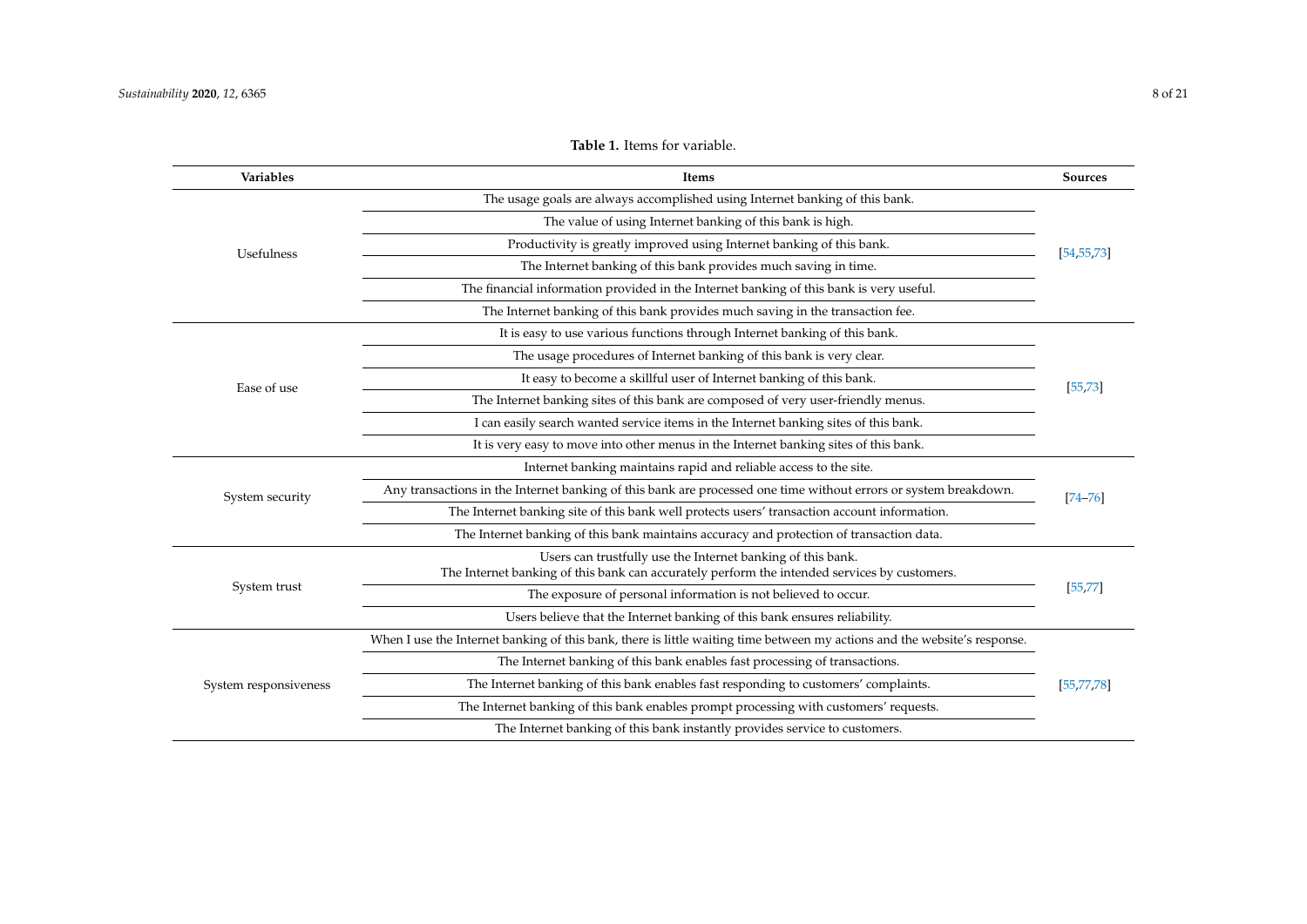## **Table 1.** *Cont*.

| <b>Variables</b> | Items                                                                                   | Sources    |  |  |  |
|------------------|-----------------------------------------------------------------------------------------|------------|--|--|--|
|                  | Internet banking is much interested in individual customer.                             |            |  |  |  |
|                  | Internet banking much understands and reflects customer requirements.                   |            |  |  |  |
|                  | Internet banking solves customer with attention.                                        |            |  |  |  |
| Empathy          | Internet banking provides a differentiated service.                                     | [29,79,80] |  |  |  |
|                  | I am attached to the Internet banking of this bank.                                     |            |  |  |  |
|                  | I am bonded by the Internet banking of this bank.                                       |            |  |  |  |
|                  | I am connected with the Internet banking of this bank.                                  |            |  |  |  |
|                  | Overall, I am satisfied with this Internet banking experience of this bank.             |            |  |  |  |
| Satisfaction     | I strongly recommend the Internet banking of this bank to others.                       | $[71]$     |  |  |  |
|                  | I am likely to further use the Internet banking of this bank                            |            |  |  |  |
|                  | I am satisfied with the Internet banking of this bank after being compared with others. |            |  |  |  |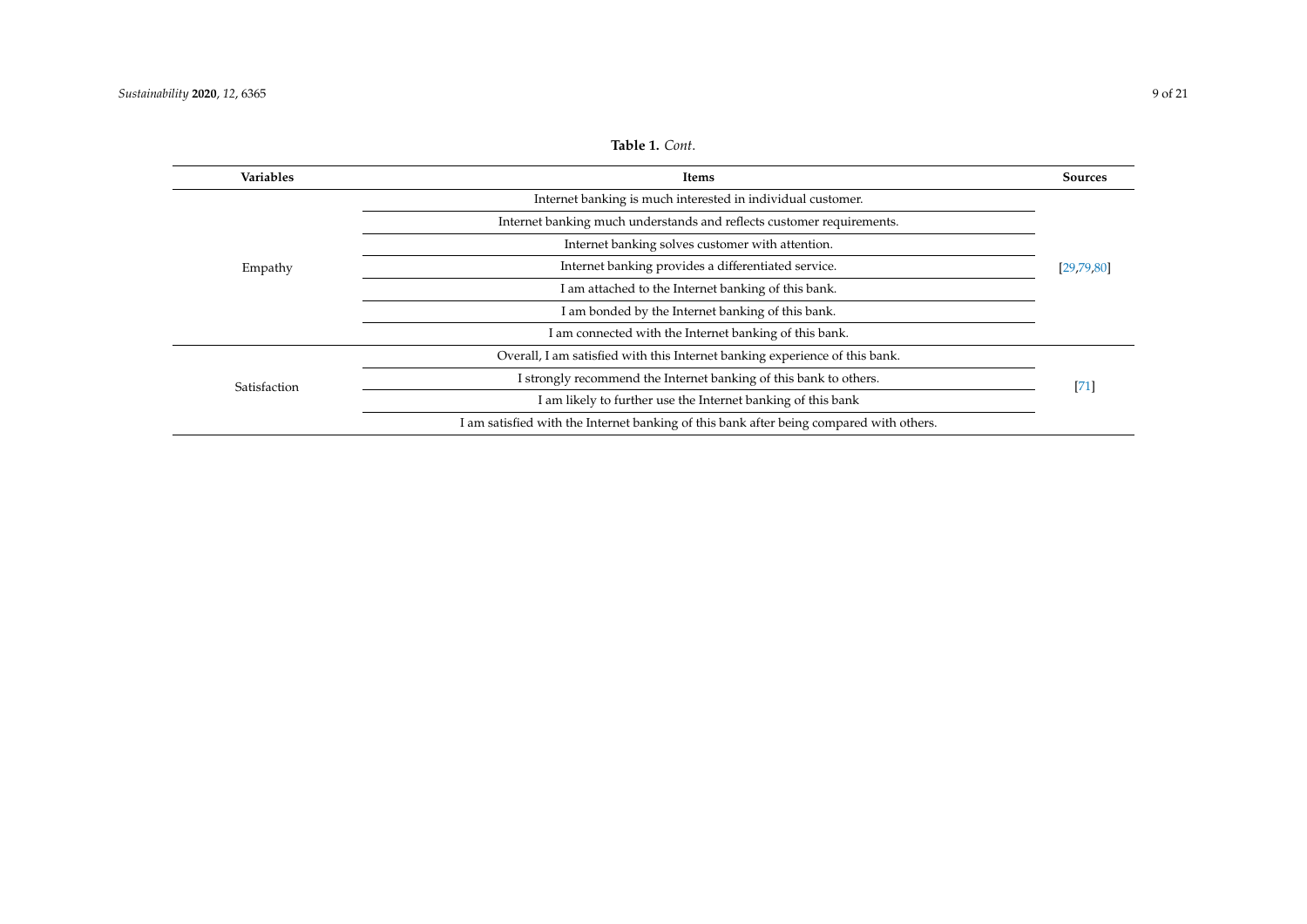## *Data Collection*

The survey items were reviewed with caution by eight practitioners who are managers of online banking and two Ph.D. students who specialize in IT. During the pretest of items, the consistency, appropriateness, and ease of understanding of items were evaluated. An Internet-based online survey system was used for collecting data. The target sample was 150,000 customers who use the Internet banking site in one of big 5 commercial banks in South Korea. The final random sample consists of 645 general and 645 VIP customers.

Partial least squares analysis (PLS) was utilized to assess the causal relations among research variables in the structural model. PLS is less sensitive to sample size than is the structural equation model and allows evaluation of both the structural and measurement model [\[81\]](#page-20-6). PLS is suitable to test causal effects in the initial theory development stage [\[82\]](#page-20-7). Table [2](#page-9-0) shows the respondents' descriptive statistics.

<span id="page-9-0"></span>

| Categories |                                 |           | <b>General Customers</b> | <b>VIP Customers</b> |              | Total     |            |
|------------|---------------------------------|-----------|--------------------------|----------------------|--------------|-----------|------------|
|            |                                 | Frequency | Percentage               | Frequency            | Percentage   | Frequency | Percentage |
| Gender     | Male                            | 397       | 30.8                     | 441                  | 34.2         | 838       | 65.0       |
|            | Female                          | 248       | 19.2                     | 204                  | 15.8         | 452       | 35.0       |
|            | Total                           | 645       | 50.0                     | 645                  | 50.0         | 1290      | 100        |
| Age        | Below 20                        | 12        | 0.9                      | $\boldsymbol{0}$     | $\mathbf{0}$ | 12        | 0.9        |
|            | $21 - 30$                       | 241       | 18.7                     | 52                   | 4            | 293       | 22.7       |
|            | $31 - 40$                       | 237       | 18.4                     | 258                  | 20           | 495       | 38.4       |
|            | $41 - 50$                       | 106       | 8.2                      | 211                  | 16.4         | 317       | 24.6       |
|            | Over 51                         | 49        | 3.8                      | 124                  | 9.1          | 173       | 13.4       |
|            | Total                           | 645       | 50.0                     | 645                  | 50           | 1290      | 100        |
| Education  | Middle or High school graduated | 92        | 7.1                      | 64                   | 5.0          | 156       | 12.1       |
|            | College student                 | 106       | 8.2                      | 57                   | 4.4          | 163       | 12.6       |
|            | College graduated               | 356       | 27.6                     | 377                  | 29.2         | 733       | 56.8       |
|            | Master or PhD degree            | 91        | 7.1                      | 147                  | 11.4         | 238       | 18.4       |
|            | Total                           | 645       | 50.0                     | 645                  | 50.0         | 1290      | 100.0      |
| Jobs       | Students                        | 63        | 4.9                      | 10                   | 0.8          | 73        | 5.7        |
|            | Housewives                      | 61        | 4.7                      | 82                   | 6.3          | 143       | 11.2       |
|            | Private                         | 317       | 24.6                     | 299                  | 23.2         | 616       | 47.8       |
|            | Public                          | 34        | 2.6                      | 33                   | 2.5          | 67        | 5.2        |
|            | <b>Owner of Business</b>        | 42        | 3.3                      | 80                   | 6.2          | 122       | 9.5        |
|            | Specialty job                   | 84        | 6.5                      | 99                   | 7.7          | 183       | 14.2       |
|            | Others                          | 44        | 3.4                      | 42                   | 3.3          | 86        | 6.7        |
|            | Total                           | 645       | 50.0                     | 645                  | 50.0         | 1290      | 100.0      |

**Table 2.** Descriptive statistics of respondents.

General and VIP customers are divided according to deposit level, but the details of the criteria are confidential and cannot be disclosed in the paper. The sample of general customers included more users that were male between age 21 and 40, working in private companies, and college educated (or current college students) than did the VIP group. The sample of VIP customers included more customers who were male, between 31 and 50 years old, working in private companies, and college educated or holding master's degrees than the sample of general customers. Table [3](#page-10-0) presents the use traits of the Internet and Internet banking for both groups. A large portion of customers had used Internet banking for more than two years, 2–5 times per week, and spent at least two hours on the Internet daily.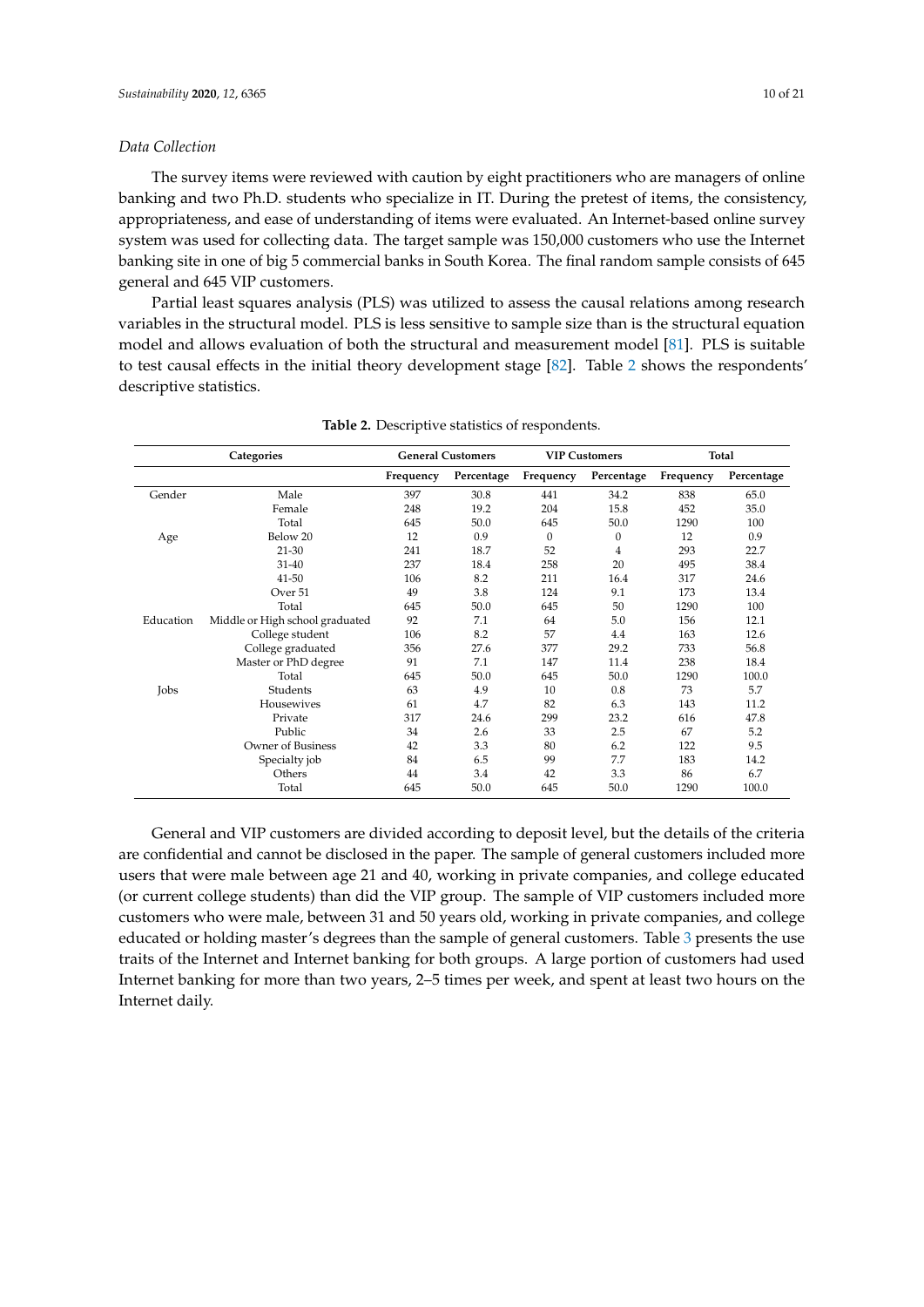<span id="page-10-0"></span>

| <b>Class</b> |                      | General<br><b>Customers</b> |            | <b>VIP</b><br>Customers |            | <b>Total</b> |            |
|--------------|----------------------|-----------------------------|------------|-------------------------|------------|--------------|------------|
|              |                      | Frequency                   | Percentage | Frequency               | Percentage | Frequency    | Percentage |
| Period of    | Less than 6 months   | 47                          | 3.6        | 10                      | 0.8        | 57           | 4.4        |
| using        | 6 months-one year    | 105                         | 8.1        | 24                      | 1.9        | 129          | 10.0       |
| Internet     | One year-two years   | 128                         | 9.9        | 43                      | 3.3        | 171          | 13.3       |
| banking      | More than 2 years    | 365                         | 28.4       | 568                     | 44.0       | 933          | 72.3       |
|              | Total                | 645                         | 50.0       | 645                     | 50.0       | 1290         | 100        |
| Number       |                      | 169                         | 13.0       | 116                     | 9.0        | 285          | 22.1       |
| of using     | $2 - 5$              | 334                         | 25.9       | 301                     | 23.3       | 635          | 49.2       |
| Internet     | $6 - 10$             | 88                          | 6.8        | 131                     | 10.2       | 219          | 17.0       |
| banking      | $11 - 15$            | 23                          | 1.8        | 41                      | 3.2        | 64           | 5.0        |
| per week     | More than 15         | 31                          | 2.5        | 56                      | 4.3        | 87           | 6.7        |
|              | Total                | 645                         | 50.0       | 645                     | 50.0       | 1290         | 100        |
| Hours        | Less than 30 minutes | 57                          | 4.4        | 92                      | 7.1        | 149          | 11.6       |
| spent        | 30 min-1 h           | 83                          | 6.4        | 111                     | 8.6        | 194          | 15.0       |
| using        | $1-2h$               | 211                         | 16.4       | 199                     | 15.4       | 410          | 31.8       |
| Internet     | More than 2 h        | 294                         | 22.8       | 243                     | 18.9       | 537          | 41.6       |
| per day      | Total                | 645                         | 50.0       | 645                     | 50.0       | 1,290        | 100        |

**Table 3.** Usage characteristics of Internet and Internet banking.

## **5. Results**

## *5.1. Measurement Properties*

This study uses PLS in order to test the measurement properties of research variables. The reliability and validity of the measurements are assessed for all measures in this study using PLS. PLS is used to test the structural model and is more appropriate for testing causal relationships in the initial stage of theory development than for estimating the fitness of a full structural model [\[81\]](#page-20-6). Table [4](#page-10-1) indicates the results of exploratory factor analysis. Items with low factor loading are excluded. All the factor loadings are greater than 0.6, which indicates convergent validity. Reliability is assessed using Cronbach's alpha along with composite reliability. For the entire sample and each subsample, the reliability measures are larger than the reliability cutoff of 0.70, and thereby indicated that our variables were reliable (Table [5\)](#page-13-0). Validity represents the extent that measurement variables assess the concepts or attributes intended accurately. Convergent validity is evaluated using average variance extracted (AVE). Discriminant validity is examined through comparing the correlations among variables to the square root of AVE. The measurement model is analyzed for each subgroup and the full sample. For the complete sample and each subsample, the AVE exceeded 0.50. This indicates that our variables have convergent validity. With the square root of the AVE being greater than variables' correlation among each other, our variables also exhibited discriminant validity.

|  | <b>Table 4.</b> Exploratory factor analysis. |  |  |
|--|----------------------------------------------|--|--|
|--|----------------------------------------------|--|--|

<span id="page-10-1"></span>

| (a) Subsample of General Customers |                  |                   |             |                                         |  |  |  |  |
|------------------------------------|------------------|-------------------|-------------|-----------------------------------------|--|--|--|--|
| <b>Variables</b>                   | Item             | Factor<br>Loading | Eigen Value | <b>Percent of Variance</b><br>Explained |  |  |  |  |
| Usefulness (1)                     | USF1             | 0.702             | 2.12        | 52.9                                    |  |  |  |  |
|                                    | USF <sub>2</sub> | 0.840             |             |                                         |  |  |  |  |
|                                    | USE3             | 0.565             |             |                                         |  |  |  |  |
|                                    | USF4             | 0.773             |             |                                         |  |  |  |  |
| Ease of use $(2)$                  | EOU1             | 0.826             | 2.95        | 73.8                                    |  |  |  |  |
|                                    | EOU <sub>2</sub> | 0.893             |             |                                         |  |  |  |  |
|                                    | EOU <sub>3</sub> | 0.875             |             |                                         |  |  |  |  |
|                                    | EOU <sub>4</sub> | 0.839             |             |                                         |  |  |  |  |
| System security (3)                | SS <sub>1</sub>  | 0.825             | 2.80        | 70.1                                    |  |  |  |  |
|                                    | SS <sub>2</sub>  | 0.813             |             |                                         |  |  |  |  |
|                                    | SS <sub>3</sub>  | 0.867             |             |                                         |  |  |  |  |
|                                    | SS <sub>4</sub>  | 0.842             |             |                                         |  |  |  |  |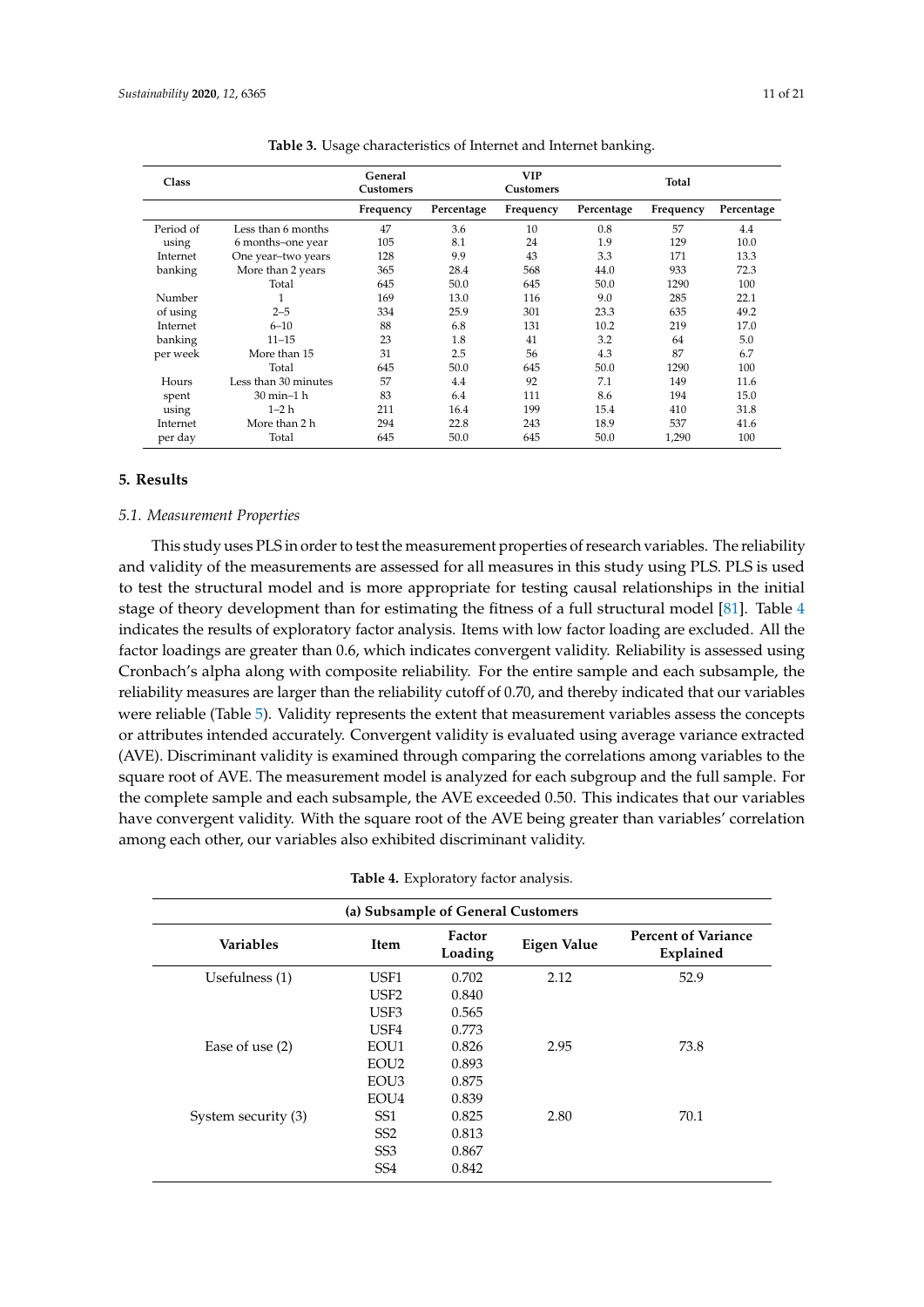|                           |                        | $1$ avit 4. Com.               |                    |                                         |
|---------------------------|------------------------|--------------------------------|--------------------|-----------------------------------------|
| System trust (4)          | ST <sub>1</sub>        | 0.877                          | 2.98               | 74.4                                    |
|                           | ST <sub>2</sub>        | 0.787                          |                    |                                         |
|                           | ST <sub>3</sub>        | 0.872                          |                    |                                         |
|                           | ST <sub>4</sub>        | 0.909                          |                    |                                         |
| System responsiveness (5) | SR1                    | 0.666                          | 2.98               | 74.5                                    |
|                           | SR <sub>2</sub>        | 0.915                          |                    |                                         |
|                           | SR <sub>3</sub>        | 0.942                          |                    |                                         |
|                           | SR4                    | 0.902                          |                    |                                         |
| System empathy (6)        | SE1                    | 0.932                          | 3.39               | 84.6                                    |
|                           | SE <sub>2</sub>        | 0.946                          |                    |                                         |
|                           | SE3                    | 0.925                          |                    |                                         |
|                           | SE4                    | 0.876                          |                    |                                         |
| Customer satisfaction (7) | CS1                    | 0.905                          | 3.13               | 78.2                                    |
|                           | CS <sub>2</sub>        | 0.905                          |                    |                                         |
|                           | CS <sub>3</sub>        | 0.901                          |                    |                                         |
|                           | CS4                    | 0.823                          |                    |                                         |
|                           |                        | (b) Subsample of VIP Customers |                    |                                         |
| Variables                 | Item                   | Factor<br>Loading              | <b>Eigen Value</b> | <b>Percent of Variance</b><br>Explained |
| Usefulness (1)            | USF1                   | 0.741                          | 2.01               | 50.3                                    |
|                           | USF <sub>2</sub>       | 0.700                          |                    |                                         |
|                           | USF3                   | 0.652                          |                    |                                         |
|                           | USF4                   | 0.740                          |                    |                                         |
| Ease of use (2)           | EOU1                   | 0.853                          | 3.12               | 77.9                                    |
|                           | EOU <sub>2</sub>       | 0.911                          |                    |                                         |
|                           | EOU3                   | 0.895                          |                    |                                         |
|                           | EOU4                   | 0.869                          |                    |                                         |
| System security (3)       | SS1                    | 0.834                          | 2.96               | 74.0                                    |
|                           | SS <sub>2</sub>        | 0.860                          |                    |                                         |
|                           | SS <sub>3</sub>        | 0.885                          |                    |                                         |
|                           | SS <sub>4</sub>        | 0.862                          |                    |                                         |
| System trust (4)          | ST <sub>1</sub>        | 0.896                          | 3.07               | 76.6                                    |
|                           | ST <sub>2</sub>        | 0.799                          |                    |                                         |
|                           | ST <sub>3</sub>        | 0.904                          |                    |                                         |
|                           | ST <sub>4</sub>        | 0.899                          |                    |                                         |
| System responsiveness (5) | SR1                    | 0.710                          | 3.11               | 77.7                                    |
|                           | SR <sub>2</sub>        | 0.932                          |                    |                                         |
|                           | SR <sub>3</sub>        | 0.945                          |                    |                                         |
|                           | SR4                    | 0.918                          |                    |                                         |
| System empathy (6)        | SE1                    | 0.927                          | 3.30               | 82.6                                    |
|                           | SE <sub>2</sub>        | 0.935                          |                    |                                         |
|                           | SE3                    | 0.912                          |                    |                                         |
|                           | $\operatorname{SE4}$   | 0.858                          |                    |                                         |
|                           |                        |                                |                    | 79.3                                    |
|                           |                        |                                |                    |                                         |
| Customer satisfaction (7) | CS1                    | 0.920                          | $3.17\,$           |                                         |
|                           | CS <sub>2</sub>        | 0.916                          |                    |                                         |
|                           | CS <sub>3</sub><br>CS4 | 0.896<br>0.826                 |                    |                                         |

**Table 4.** *Cont*.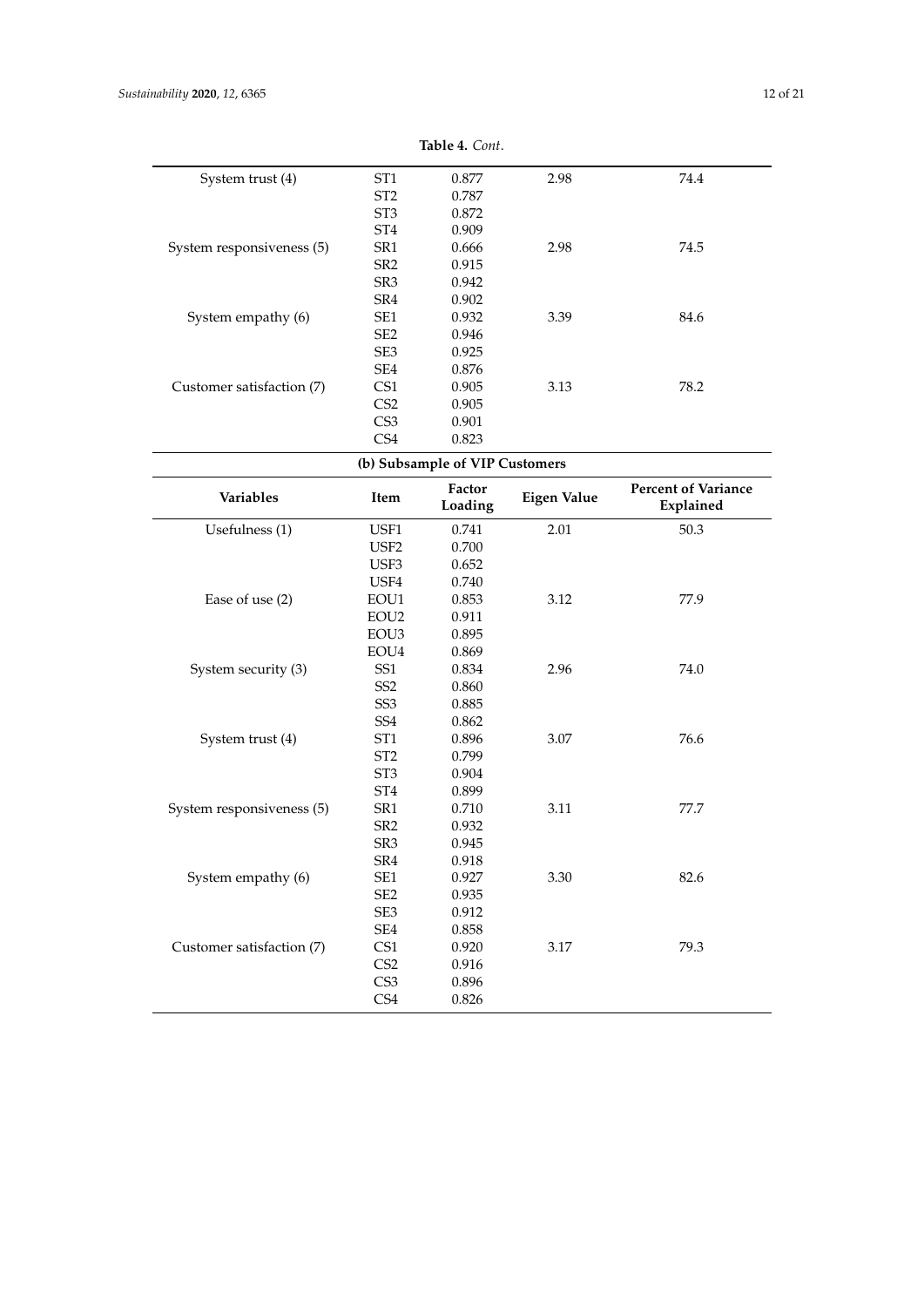| (c) Total Sample          |                  |                   |                    |                                         |  |  |  |
|---------------------------|------------------|-------------------|--------------------|-----------------------------------------|--|--|--|
| Variables                 | Item             | Factor<br>Loading | <b>Eigen Value</b> | <b>Percent of Variance</b><br>Explained |  |  |  |
| Usefulness (1)            | USF1             | 0.721             | 2.06               | 51.5                                    |  |  |  |
|                           | USF <sub>2</sub> | 0.780             |                    |                                         |  |  |  |
|                           | USF3             | 0.605             |                    |                                         |  |  |  |
|                           | USF4             | 0.753             |                    |                                         |  |  |  |
| Ease of use (2)           | EOU1             | 0.840             | 3.03               | 75.8                                    |  |  |  |
|                           | EOU <sub>2</sub> | 0.902             |                    |                                         |  |  |  |
|                           | EOU <sub>3</sub> | 0.884             |                    |                                         |  |  |  |
|                           | EOU4             | 0.854             |                    |                                         |  |  |  |
| System security (3)       | SS <sub>1</sub>  | 0.830             | 2.88               | 72.0                                    |  |  |  |
|                           | SS <sub>2</sub>  | 0.837             |                    |                                         |  |  |  |
|                           | SS <sub>3</sub>  | 0.876             |                    |                                         |  |  |  |
|                           | SS <sub>4</sub>  | 0.852             |                    |                                         |  |  |  |
| System trust (4)          | ST <sub>1</sub>  | 0.886             | 3.02               | 75.4                                    |  |  |  |
|                           | ST <sub>2</sub>  | 0.792             |                    |                                         |  |  |  |
|                           | ST <sub>3</sub>  | 0.887             |                    |                                         |  |  |  |
|                           | ST <sub>4</sub>  | 0.905             |                    |                                         |  |  |  |
| System responsiveness (5) | SR <sub>1</sub>  | 0.687             | 3.04               | 76.1                                    |  |  |  |
|                           | SR <sub>2</sub>  | 0.923             |                    |                                         |  |  |  |
|                           | SR <sub>3</sub>  | 0.944             |                    |                                         |  |  |  |
|                           | SR4              | 0.910             |                    |                                         |  |  |  |
| System empathy (6)        | SE1              | 0.929             | 3.35               | 83.6                                    |  |  |  |
|                           | SE <sub>2</sub>  | 0.941             |                    |                                         |  |  |  |
|                           | SE <sub>3</sub>  | 0.919             |                    |                                         |  |  |  |
|                           | SE4              | 0.867             |                    |                                         |  |  |  |
| Customer satisfaction (7) | CS1              | 0.912             | 3.15               | 78.7                                    |  |  |  |
|                           | CS <sub>2</sub>  | 0.910             |                    |                                         |  |  |  |
|                           | CS <sub>3</sub>  | 0.899             |                    |                                         |  |  |  |
|                           | CS4              | 0.825             |                    |                                         |  |  |  |

**Table 4.** *Cont*.

## *5.2. Results and Discussion*

The research model was tested using PLS, a powerful approach to investigating structural models involving multiple constructs with multiple indicators. Figure [2](#page-14-0) and Table [6](#page-13-1) show the test results for all research hypotheses for the entire sample and each subsample of general and VIP customers.

For the entire sample, all paths from the six factors to customer satisfaction are significant. The paths from usefulness and system responsiveness to customer satisfaction, however, were not significant in the subsample of general customers, while the path between ease of use and customer satisfaction in the subsample of VIP customers is not significant. This indicates that general and VIP customers perceive online banking service quality differently. Thus, hypotheses H1a, H1b, and H1e are supported in part, and hypotheses H1c, H1d, and H1f were supported fully. Regardless of customer type, the acceptance of hypotheses indicate that Korean Internet banking service is already widely diffused and customers consider service quality as important for their satisfaction, which supports the notion that culture and Internet access tend to affect the diffusion of Internet banking [\[11\]](#page-17-17). As the Korean culture of using Internet banking service is already established along with developed Internet access, service qualities are regarded as crucial for customer satisfaction.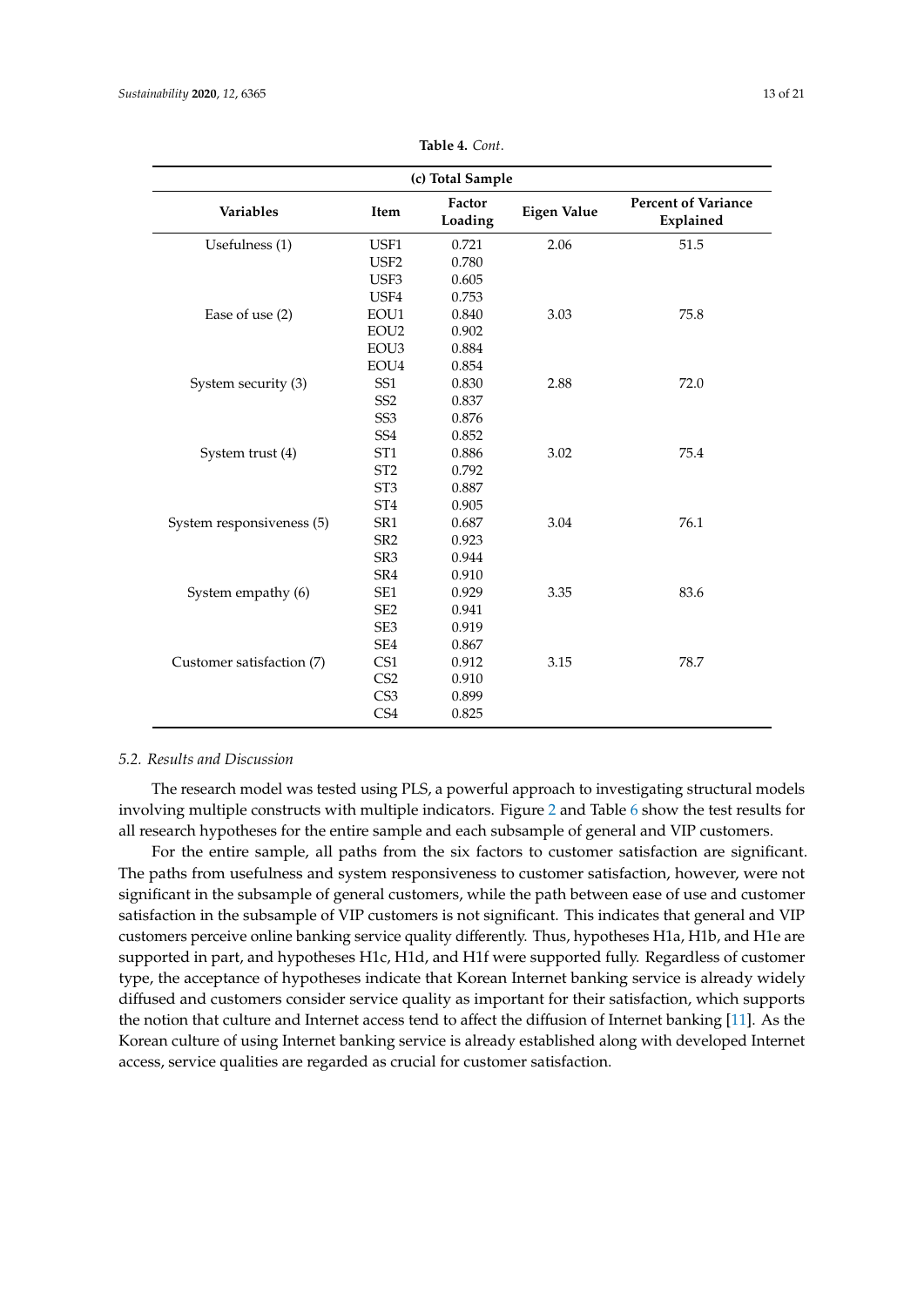<span id="page-13-0"></span>

| <b>Variables</b>                                         | Composite<br>Reliability | Cronbach<br>Alpha                                        | (1)              | (2)   | (3)   | (4)   | (5)   | (6)   | (7)   |
|----------------------------------------------------------|--------------------------|----------------------------------------------------------|------------------|-------|-------|-------|-------|-------|-------|
| (a) The subsample of general customers and VIP customers |                          |                                                          |                  |       |       |       |       |       |       |
| Usefulness (1)                                           | 0.829                    | 0.87                                                     | 0.748            |       |       |       |       |       |       |
| Ease of use (2)                                          | 0.933                    | 0.91                                                     | 0.638            | 0.776 |       |       |       |       |       |
| System security (3)                                      | 0.914                    | 0.88                                                     | 0.568            | 0.697 | 0.726 |       |       |       |       |
| System trust (4)                                         | 0.931                    | 0.92                                                     | 0.566            | 0.609 | 0.788 | 0.770 |       |       |       |
| System responsiveness (5)                                | 0.928                    | 0.91                                                     | 0.632            | 0.683 | 0.753 | 0.718 | 0.765 |       |       |
| System empathy (6)                                       | 0.949                    | 0.91                                                     | 0.499            | 0.566 | 0.61  | 0.575 | 0.75  | 0.823 |       |
| Customer satisfaction (7)                                | 0.950                    | 0.92                                                     | 0.587            | 0.679 | 0.742 | 0.702 | 0.71  | 0.592 | 0.826 |
|                                                          |                          | (b) The subsample of general customers and VIP customers |                  |       |       |       |       |       |       |
| <b>Variables</b>                                         | Composite<br>Reliability | Cronbach<br>Alpha                                        | (1)              | (2)   | (3)   | (4)   | (5)   | (6)   | (7)   |
| Usefulness (1)                                           | 0.801                    | 0.88                                                     | 0.702            |       |       |       |       |       |       |
| Ease of use (2)                                          | 0.934                    | 0.90                                                     | 0.659            | 0.779 |       |       |       |       |       |
| System security (3)                                      | 0.919                    | 0.87                                                     | 0.568            | 0.679 | 0.740 |       |       |       |       |
| System trust (4)                                         | 0.928                    | 0.90                                                     | 0.518            | 0.603 | 0.79  | 0.763 |       |       |       |
| System responsiveness (5)                                | 0.932                    | 0.89                                                     | 0.578            | 0.685 | 0.738 | 0.669 | 0.774 |       |       |
| System empathy (6)                                       | 0.950                    | 0.94                                                     | 0.53             | 0.617 | 0.633 | 0.586 | 0.73  | 0.825 |       |
| Customer satisfaction (7)                                | 0.938                    | 0.93                                                     | 0.624            | 0.698 | 0.718 | 0.672 | 0.709 | 0.636 | 0.793 |
|                                                          |                          |                                                          | (c) Total sample |       |       |       |       |       |       |
| <b>Variables</b>                                         | Composite<br>Reliability | Alpha                                                    | (1)              | (2)   | (3)   | (4)   | (5)   | (6)   | (7)   |
| Usefulness (1)                                           | 0.917                    | 0.87                                                     | 0.827            |       |       |       |       |       |       |
| Ease of use (2)                                          | 0.933                    | 0.90                                                     | 0.650            | 0.778 |       |       |       |       |       |
| System security (3)                                      | 0.917                    | 0.88                                                     | 0.571            | 0.690 | 0.734 |       |       |       |       |
| System trust (4)                                         | 0.930                    | 0.90                                                     | 0.546            | 0.608 | 0.790 | 0.767 |       |       |       |
| System responsiveness (5)                                | 0.930                    | 0.90                                                     | 0.609            | 0.685 | 0.747 | 0.695 | 0.770 |       |       |
| System empathy (6)                                       | 0.949                    | 0.93                                                     | 0.516            | 0.594 | 0.624 | 0.582 | 0.741 | 0.825 |       |
| Customer satisfaction (7)                                | 0.945                    | 0.92                                                     | 0.606            | 0.689 | 0.732 | 0.689 | 0.710 | 0.614 | 0.811 |
|                                                          |                          |                                                          |                  |       |       |       |       |       |       |

**Table 5.** Test of convergent and discriminant validity test.

The diagonals indicate the square root of AVE.

**Table 6.** Test of path difference in subsamples \*  $p < 0.05$  , \*\*  $p < 0.01$  , \*\*\*  $p < 0.001$  .

<span id="page-13-1"></span>

| Path                                   | <b>Estimates</b>           | <b>General Customers</b> | <b>VIP Customers</b> |
|----------------------------------------|----------------------------|--------------------------|----------------------|
| Usefulness $\rightarrow$ customer      | Path coefficient           | 0.086                    | 0.169                |
| satisfaction                           | Standard deviation         | 0.074                    | 0.054                |
|                                        | Size of subsample          | 645                      | 645                  |
|                                        | t-value of path difference | $20.24$ ***              |                      |
| Ease of use $\rightarrow$ customer     | Path coefficient           | 0.192                    | 0.198                |
| satisfaction                           | Standard deviation         | 0.073                    | 0.057                |
|                                        | Size of subsample          | 645                      | 645                  |
|                                        | t-value of path difference | $1.65*$                  |                      |
| System security $\rightarrow$ customer | Path coefficient           | 0.266                    | 0.185                |
| satisfaction                           | Standard deviation         | 0.075                    | 0.074                |
|                                        | Size of subsample          | 645                      | 645                  |
|                                        | t-value of path difference | $21.28$ ***              |                      |
| System trust $\rightarrow$             | Path coefficient           | 0.109                    | 0.152                |
| customer satisfaction                  | Standard deviation         | 0.065                    | 0.061                |
|                                        | Size of subsample          | 645                      | 645                  |
|                                        | t-value of path difference | $11.61***$               |                      |
| System responsiveness $\rightarrow$    | Path coefficient           | 0.140                    | 0.172                |
| customer satisfaction                  | Standard deviation         | 0.087                    | 0.068                |
|                                        | Size of subsample          | 645                      | 645                  |
|                                        | t-value of path difference | $7.85***$                |                      |
| System empathy $\rightarrow$           | Path coefficient           | 0.065                    | 0.098                |
| customer satisfaction                  | Standard deviation         | 0.077                    | 0.056                |
|                                        | Size of subsample          | 645                      | 645                  |
|                                        | t-value of path difference | $8.80***$                |                      |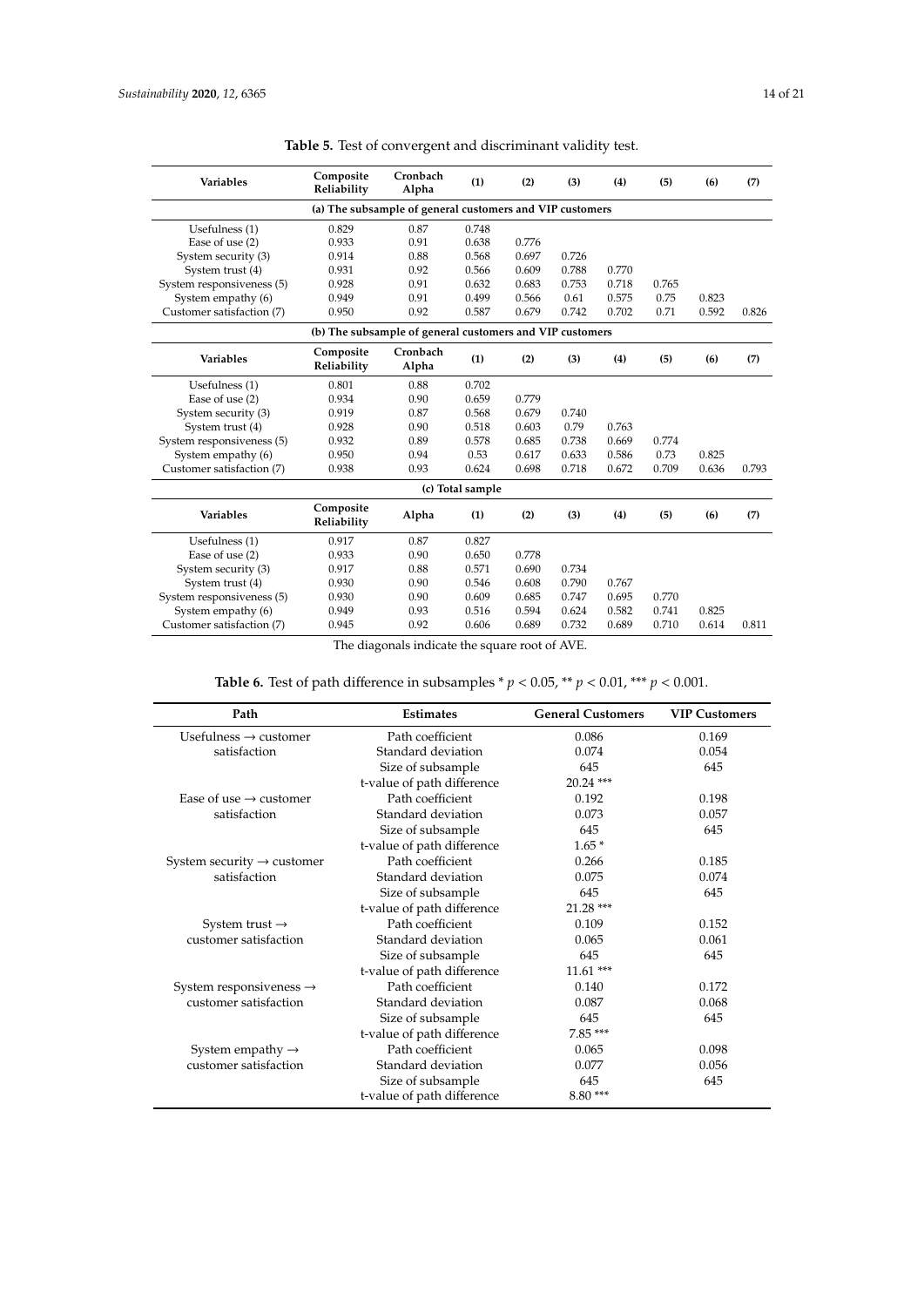<span id="page-14-0"></span>

(a) The subsample of general customers



# (b) The subsample of VIP customers

**Figure 2.** Estimation of structural model (\*  $p < 0.05$ , \*\*  $p < 0.01$ , \*\*\*  $p < 0.001$ ).

While there is a large marketing literature on customer perceptions of luxury brands [\[22,](#page-17-9)[24\]](#page-18-24), research on the service quality of luxury brands in the context of Internet banking is lacking. Our study provides insight to the studies on service quality of luxury brands in Internet banking by providing specifically how each dimension of service quality can be differently affecting customer satisfaction. Except for the path from system security to customer satisfaction, all path coefficients are higher for the subsample of VIP than of general customers. The other five factors—usefulness, ease of use,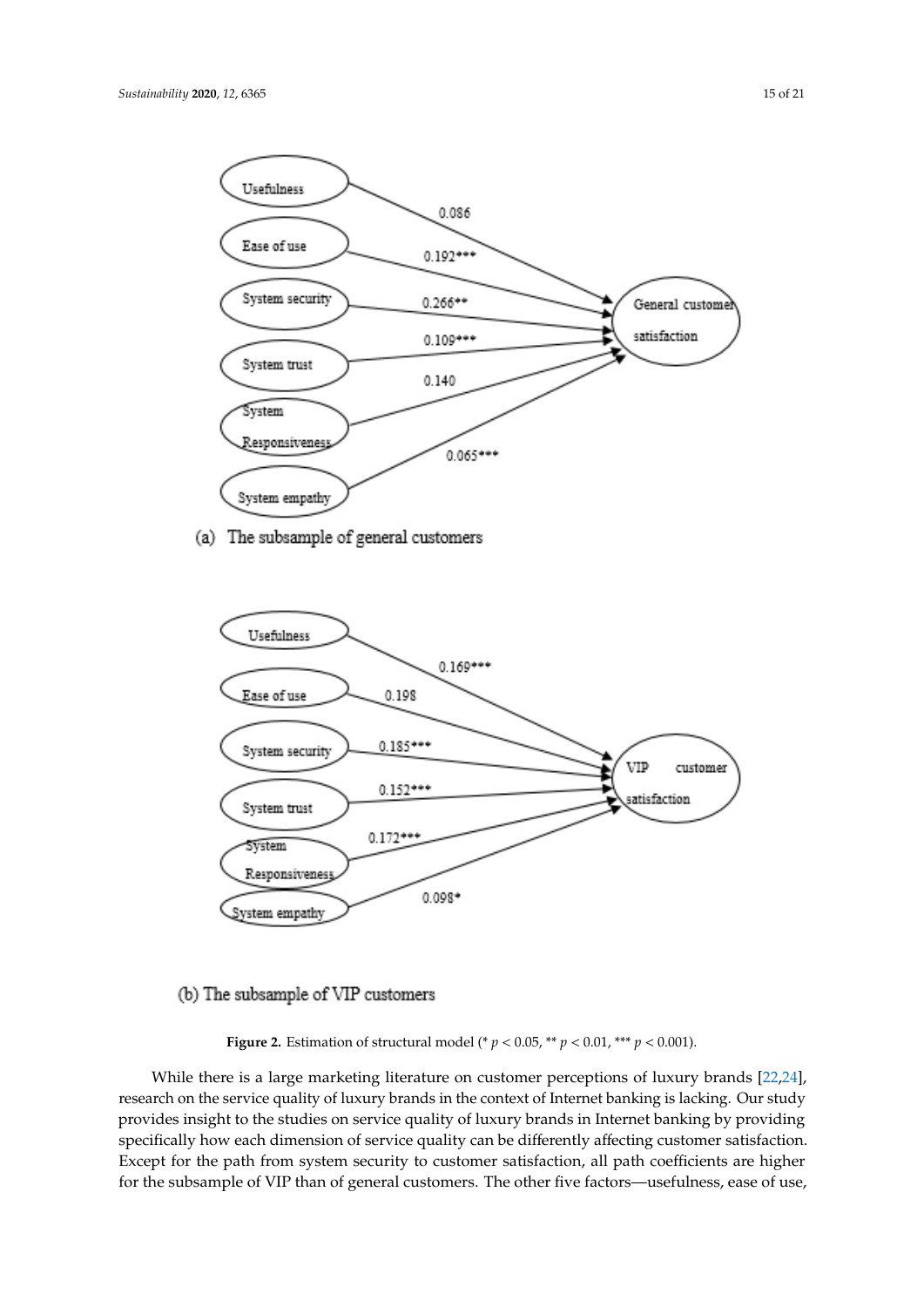and system trust, responsiveness, and empathy—are more important to VIP customer satisfaction than to that of general customers.

The greater deposit by VIP customers indicate the importance for service quality perceived by VIP customers. The difference in general and VIP customers can be explained using the Commitment–Trust theory in online banking [\[37\]](#page-18-12). By depositing more money, VIP customers have higher relationship commitment than do general customers, as VIP customers assume that the relationship is more important and should be maintained. VIP customers are considered to have greater belief and trust in the information, commitment to contracts, perception of the higher cost of relationship termination, and greater benefits of the service relationship than do general customers because of the greater amount and frequency of transactions. VIP customers are likely to perceive greater benefits of banking service, such as usefulness, ease of use, and system trust, responsiveness, and empathy.

System security is more important to general customer satisfaction than to that of VIP customers. While VIP customers have a greater belief in online banking, general customers consider it important to receive the banking service without interruption and have their personal or transaction information protected during transaction processes through Internet banking. Many customers prefer Automatic Teller Machine (ATM) use because they perceive the Internet as an insecure channel. General customers likely purchase only when they believe that their transactions are safe. Thus, for general customers, service through the Internet should be perceived as secure and safe to satisfy these customers' expectations, whose transaction balances and amounts are smaller than those of VIP customers. After consumers believe that their transactions are safe, they are confident and are likely to become VIP customers by having more transactions with banks. The risk level that general customers will afford is more sensitive than is that of VIP customers. VIP customers appear already confident in systems security as they deposit more money than general customers and they are less sensitive to security issues.

#### **6. Conclusions**

#### *6.1. Summary of Findings*

As the most crucial factor in the long-term survival of luxury brands is providing customers with high quality service, this study investigated the moderating role of customer type or the differences between general and VIP customers with respect to the role of online banking service quality for their satisfaction. The moderation analysis in our study comprises the test of difference between general customers and VIP customers which are created according to customer type. The six factors of service quality are identified, which have an influence on customer satisfaction with Internet banking services: usefulness; ease of use, and system security, reliability, responsiveness, and empathy. In the full sample, all factors that influence online banking quality affected customer satisfaction significantly. Usefulness, ease of use, and system trust, responsiveness, and empathy were more important for VIP customer satisfaction than that of general customers, and system security was a more important factor for general than VIP customers. Our study results indicated that general and VIP customers perceive Internet banking service quality differently, and therefore, different variables influence customer satisfaction in each group.

### *6.2. Implications for Research*

Various service factors are required to evaluate the implementation of banking systems, which have become part of an ecosystem in which multiple actors, system elements, and settings provide ample and varied opportunities [\[27\]](#page-18-3). As customer relations management has a crucial influence on relationship quality in e-banking [\[28\]](#page-18-4), we suggested various factors of service quality and the way they affect general and VIP customer satisfaction with Internet banking services.

Although online banking services are offered widely as a strategic necessity to compete effectively in the bank industry, studies of the differential or moderating effects of customer type on perceptions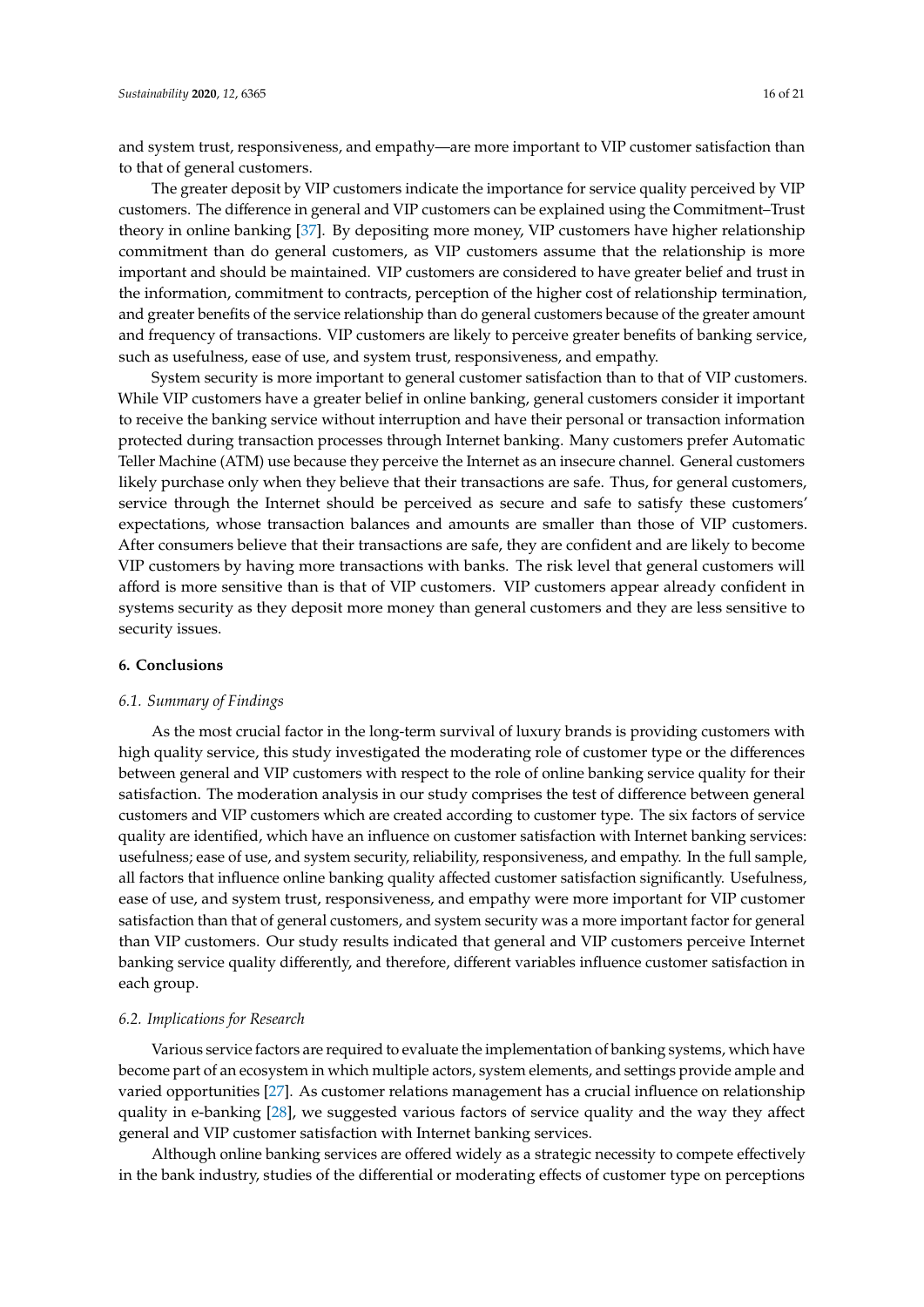of service quality in Internet banking are lacking. While there has been a number of IS studies of Internet banking [\[8,](#page-17-10)[11,](#page-17-17)[14\]](#page-17-5), research on the service quality of luxury brands in the context of Internet banking is almost nonexistent. Studies that distinguish different types of customers, i.e., general vs. VIP customers, and the way customer type relates to satisfaction with banking services, are scarce. Accordingly, this study was designed to fill this gap in the literature. The study applied the theories of luxury brands [\[22,](#page-17-9)[23,](#page-18-2)[25\]](#page-18-0) to online banking, and examined the differential roles of Internet banking service quality for customer satisfaction, as the Internet banking's continued success for VIP customers is to provide value by offering customers novel and high quality services. The results of our study provide an empirical foundation for further studies of Internet banking strategies. They also highlight six factors of online banking service quality that can be used as a basis to assess Internet banking service quality.

Future studies should consider other factors that influence service quality and thus determine customer satisfaction. In addition, as national circumstances, such as culture and Internet access, are likely to influence the diffusion of Internet banking [\[11\]](#page-17-17), the results of this study will likely differ in different nations. Thus, to increase the ability to generalize the results, comparative studies in other nations would be useful. Further future research should consider the interrelationships among constructs considering those interrelationships in technology acceptance model [\[83\]](#page-20-8). Further, it is insightful to estimate differences between generations regarding Internet banking service quality which are natural. Further other sustainability issues like security of Internet banking can be more focused in future study.

#### *6.3. Implications for Practice*

To facilitate customer satisfaction, financial institutions can concentrate on improving the six factors of Internet banking quality we found important here—usefulness, ease of use, and system security, reliability, responsiveness, and empathy. In Korea, general customers are less satisfied than are VIP customers with respect to usefulness, ease of use, and system trust, responsiveness, and empathy of Internet banking, which demonstrates that in Korea, general customers receive fewer and less diverse service benefits than do VIP customers. Because VIP customers use banking services actively, their satisfaction with Internet banking is likely to be impacted more by its service quality. In Korea, bank management typically has a limited financial budget for services, and this strategy of segmenting general and VIP customers can be adopted to guide the provision of differential Internet banking services to each group. For example, banks may provide VIP customers an additional search engine for financial information or free cultural content that is not offered to general customers. VIP customers also may receive service in a real-time customized financial consultation to solve their financial issues anywhere and anytime using e-mail, a call center, Web chat, or personalized Web pages.

Thus, the impacts of ease of use and system responsiveness on customer satisfaction were stronger for VIP customers than for general customers, and this result showed that VIP customers are more sensitive to Internet banking's convenience in Korea. VIP customers already receive high quality service in person at bank branches. For example, separate private banking (PB) staff members typically serve VIP customers in a separate room. Hence, VIP customers expect not to wait in a long line for services in bank branches. General customers are accustomed to using Internet banking services and consider it routine to use online banking to process ordinary financial transactions. Therefore, in Korea, they are less sensitive to the inconveniences of Internet banking. It is necessary to devise a management strategy to induce VIP customers to use online banking and design Internet banking systems that increase the services' ease of use to increase these customer's satisfaction.

For general customers, management should implement secure Internet banking services by providing the proper security controls. It is important to ensure that general customers can access Internet banking promptly and reliably, and that transactions are processed without errors or system breakdowns. Further, Internet banking should protect and maintain transaction records accurately.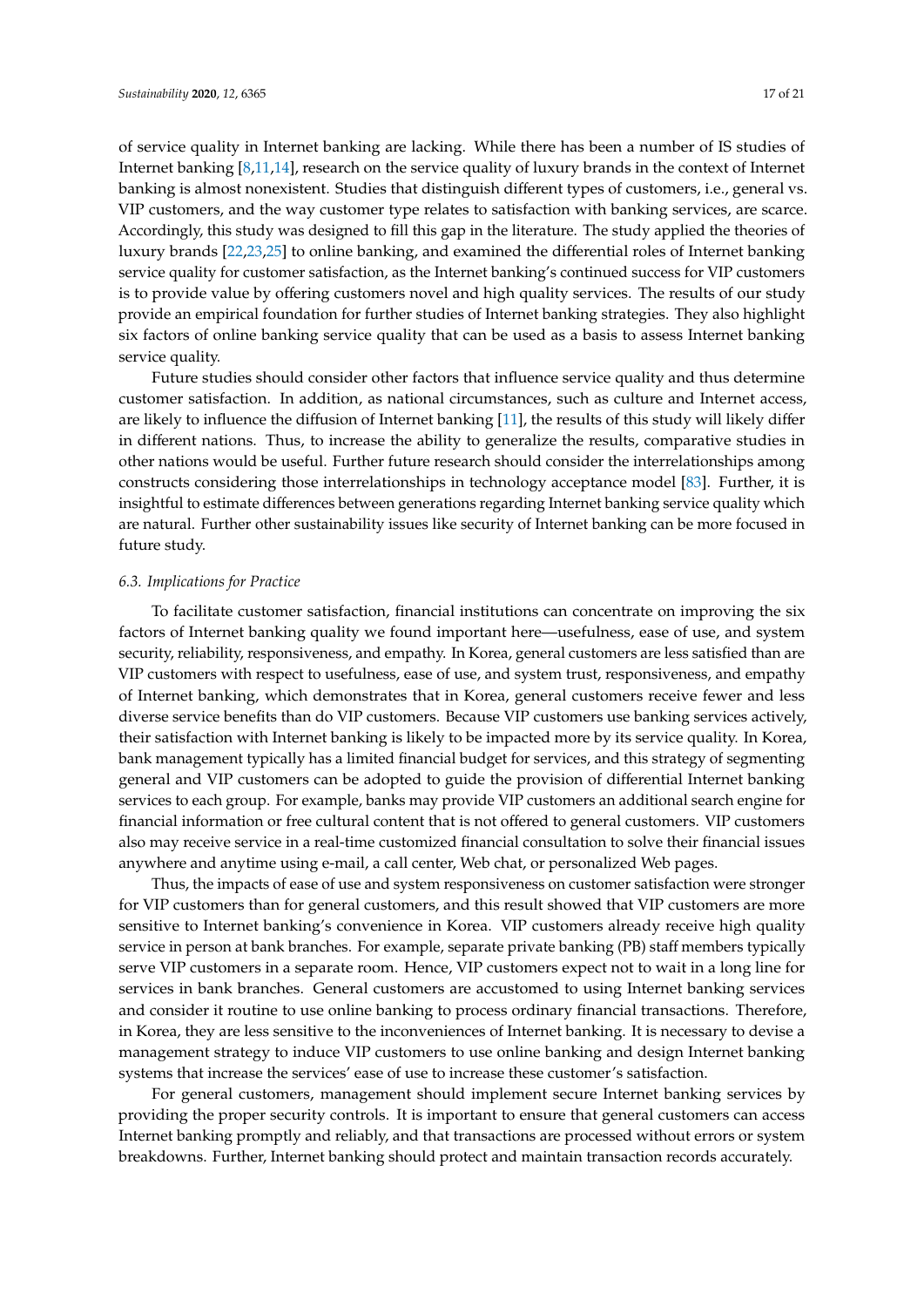**Author Contributions:** Conceptualization, K.C.L.; methodology, S.L.; software, S.L.; validation, S.L.; formal analysis, S.L.; resources, K.C.L.; data curation, S.L. and K.C.L.; writing—original draft preparation, S.L.; writing—review and editing, K.C.L. All authors have read and agreed to the published version of the manuscript.

**Conflicts of Interest:** The authors declare no conflict of interest.

## **References**

- <span id="page-17-0"></span>1. Goh, K.H.; Kauffman, R.J. Firm strategy and the Internet in U.S. commercial banking. *J. Manag. Inf. Syst.* **2013**, *30*, 9–40. [\[CrossRef\]](http://dx.doi.org/10.2753/MIS0742-1222300201)
- <span id="page-17-1"></span>2. Liu, D.-Y.; Chen, S.-W.; Chou, T.-C. Resource fit in digital transformation. *Manag. Decis.* **2011**, *49*, 1728–1742. [\[CrossRef\]](http://dx.doi.org/10.1108/00251741111183852)
- <span id="page-17-2"></span>3. Keller, K.L. Managing the growth tradeoff: Challenges and opportunities in luxury branding. *J. Brand Manag.* **2009**, *16*, 290–301. [\[CrossRef\]](http://dx.doi.org/10.1057/bm.2008.47)
- <span id="page-17-3"></span>4. Tynan, C.; McKechnie, S.; Chhuon, C. Co-creating value for luxury brands. *J. Bus. Res.* **2010**, *63*, 1156–1163. [\[CrossRef\]](http://dx.doi.org/10.1016/j.jbusres.2009.10.012)
- <span id="page-17-4"></span>5. Im, I.; Hong, S.; Kang, M.S. An international comparison of technology adoption: Testing the UTAUT model. *Inf. Manag.* **2011**, *48*, 1–8. [\[CrossRef\]](http://dx.doi.org/10.1016/j.im.2010.09.001)
- 6. Lee, K.-W.; Tsai, M.-T.; Lanting, M.C.L. From marketplace to marketspace: Investigating the consumer switch to online banking. *Electron. Commer. Res. Appl.* **2011**, *10*, 115–125. [\[CrossRef\]](http://dx.doi.org/10.1016/j.elerap.2010.08.005)
- <span id="page-17-11"></span>7. Lee, M.-C. Factors influencing the adoption of internet banking: An integration of TAM and TPB with perceived risk and perceived benefit. *Electron. Commer. Res. Appl.* **2009**, *8*, 130–141. [\[CrossRef\]](http://dx.doi.org/10.1016/j.elerap.2008.11.006)
- <span id="page-17-10"></span>8. Martins, C.; Oliveira, T.; Popovič, A. Understanding the Internet banking adoption: A unified theory of acceptance and use of technology and perceived risk application. *Int. J. Inf. Manag.* **2014**, *34*, 1–13. [\[CrossRef\]](http://dx.doi.org/10.1016/j.ijinfomgt.2013.06.002)
- 9. Montazemi, A.R.; Qahri-Saremi, H. Factors affecting adoption of online banking: A meta-analytic structural equation modeling study. *Inf. Manag.* **2015**, *52*, 210–226. [\[CrossRef\]](http://dx.doi.org/10.1016/j.im.2014.11.002)
- 10. Riffai, M.M.M.A.; Grant, K.; Edgar, D. Big TAM in Oman: Exploring the promise of on-line banking, its adoption by customers and the challenges of banking in Oman. *Int. J. Inf. Manag.* **2012**, *32*, 239–250. [\[CrossRef\]](http://dx.doi.org/10.1016/j.ijinfomgt.2011.11.007)
- <span id="page-17-17"></span>11. Takieddine, S.; Sun, J. Internet banking diffusion: A country-level analysis. *Electron. Commer. Res. Appl.* **2015**, *14*, 361–371. [\[CrossRef\]](http://dx.doi.org/10.1016/j.elerap.2015.06.001)
- 12. Tassabehji, R.; Kamala, M.A. Evaluating biometrics for online banking: The case for usability. *Int. J. Inf. Manag.* **2012**, *32*, 489–494. [\[CrossRef\]](http://dx.doi.org/10.1016/j.ijinfomgt.2012.07.001)
- <span id="page-17-6"></span>13. Yoon, C. Antecedents of customer satisfaction with online banking in China: The effects of experience. *Comput. Hum. Behav.* **2010**, *26*, 1296–1304. [\[CrossRef\]](http://dx.doi.org/10.1016/j.chb.2010.04.001)
- <span id="page-17-5"></span>14. Yoon, H.S.; Steege, L.M.B. Development of a quantitative model of the impact of customers' personality and perceptions on Internet banking use. *Comput. Hum. Behav.* **2013**, *29*, 1133–1141. [\[CrossRef\]](http://dx.doi.org/10.1016/j.chb.2012.10.005)
- <span id="page-17-7"></span>15. Al-Ajam, A.S.; Nor, K.M. Challenges of adoption of internet banking service in Yemen. *Int. J. Bank Mark.* **2015**, *33*, 178–194. [\[CrossRef\]](http://dx.doi.org/10.1108/IJBM-01-2013-0001)
- <span id="page-17-13"></span>16. Amin, M. Internet banking service quality and its implication on e-customer satisfaction and e-customer loyalty. *Int. J. Bank Mark.* **2016**, *34*, 280–306. [\[CrossRef\]](http://dx.doi.org/10.1108/IJBM-10-2014-0139)
- <span id="page-17-14"></span>17. Marafon, D.L.; Basso, K.; Espartel, L.B.; Barcellos, M.D.; Eduardo Rech, E. Perceived risk and intention to use internet banking: The effects of self confidence and risk acceptance. *Int. J. Bank Mark.* **2018**, *36*, 277–289. [\[CrossRef\]](http://dx.doi.org/10.1108/IJBM-11-2016-0166)
- <span id="page-17-12"></span>18. Namahoot, K.S.; Laohavichien, T. Assessing the intentions to use internet banking: The role of perceived risk and trust as mediating factors. *Int. J. Bank Mark.* **2018**, *36*, 256–276. [\[CrossRef\]](http://dx.doi.org/10.1108/IJBM-11-2016-0159)
- <span id="page-17-15"></span>19. Patel, K.J.; Patel, H.J. Adoption of internet banking services in Gujarat: An extension of TAM with perceived security and social influence. *Int. J. Bank Mark.* **2018**, *36*, 147–169. [\[CrossRef\]](http://dx.doi.org/10.1108/IJBM-08-2016-0104)
- <span id="page-17-16"></span>20. Rawashdeh, A. Factors affecting adoption of internet banking in Jordan: Chartered accountant's perspective. *Int. J. Bank Mark.* **2015**, *33*, 510–529. [\[CrossRef\]](http://dx.doi.org/10.1108/IJBM-03-2014-0043)
- <span id="page-17-8"></span>21. Yadav, R.; Chauhan, V.; Pathak, G.S. Intention to adopt internet banking in an emerging economy: A perspective of Indian youth. *Int. J. Bank Mark.* **2015**, *33*, 530–544. [\[CrossRef\]](http://dx.doi.org/10.1108/IJBM-06-2014-0075)
- <span id="page-17-9"></span>22. Choi, E.; Ko, E.; Kim, A.J. Explaining and predicting purchase intentions following luxury-fashion brand value co-creation encounters. *J. Bus. Res.* **2016**, *69*, 5827–5832. [\[CrossRef\]](http://dx.doi.org/10.1016/j.jbusres.2016.04.180)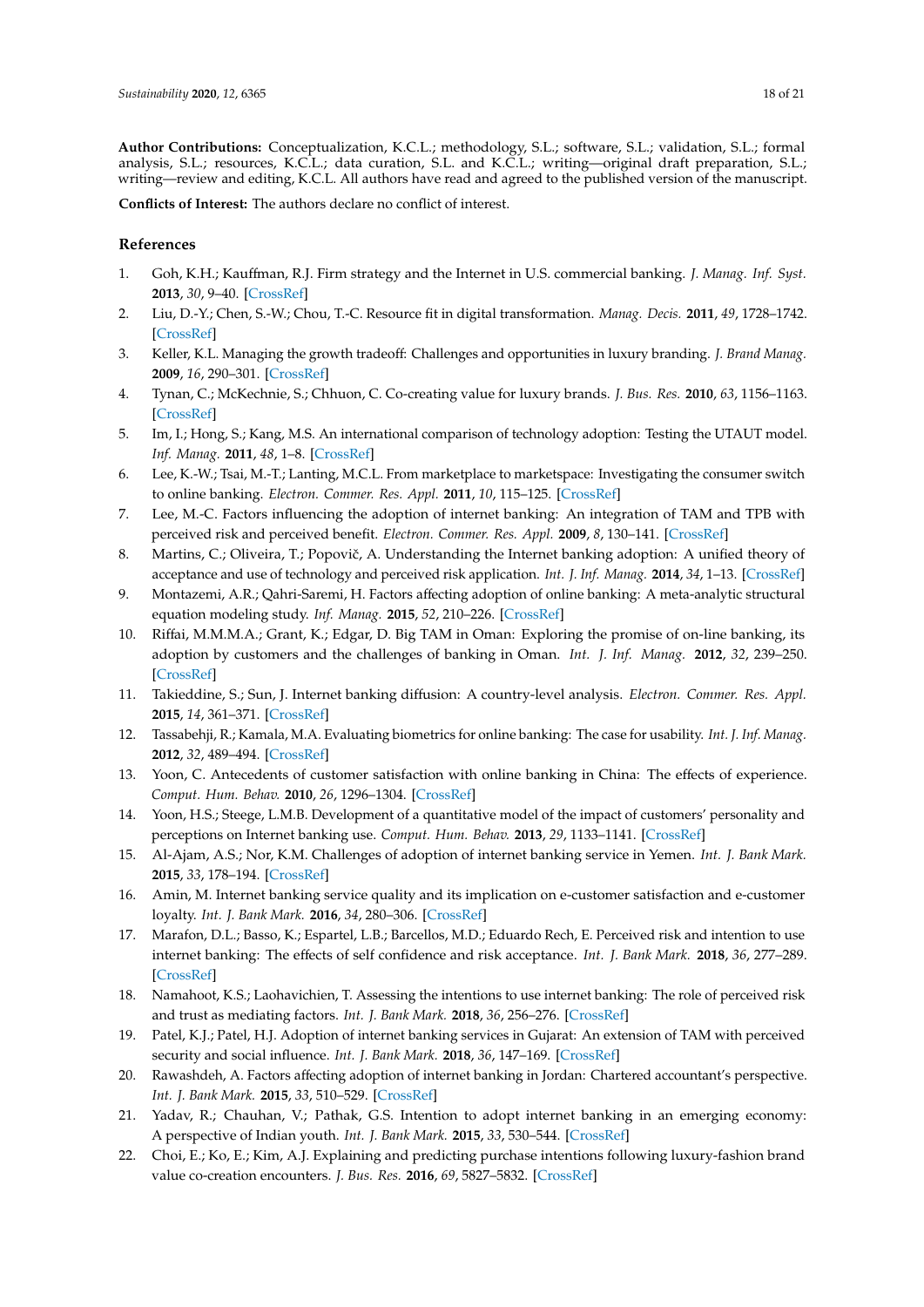- <span id="page-18-23"></span><span id="page-18-2"></span>23. Cristini, H.; Kauppinen-Räisänen, H.; Barthod-Prothade, M.; Woodside, A. Toward a general theory of luxury: Advancing from workbench definitions and theoretical transformations. *J. Bus. Res.* **2017**, *70*, 101–107. [\[CrossRef\]](http://dx.doi.org/10.1016/j.jbusres.2016.07.001)
- <span id="page-18-24"></span>24. Kang, Y.-J.; Park, S.-Y. The perfection of the narcissistic self: A qualitative study on luxury consumption and customer equity. *J. Bus. Res.* **2016**, *69*, 3813–3819. [\[CrossRef\]](http://dx.doi.org/10.1016/j.jbusres.2015.12.073)
- <span id="page-18-0"></span>25. Shukla, P.; Banerjee, M.; Singh, J. Customer commitment to luxury brands: Antecedents and consequences. *J. Bus. Res.* **2016**, *69*, 323–331. [\[CrossRef\]](http://dx.doi.org/10.1016/j.jbusres.2015.08.004)
- <span id="page-18-1"></span>26. Hanafizadeh, P.; Keating, B.W.; Khedmatgozar, H.R. A systematic review of Internet banking adoption. *Telemat. Inform.* **2014**, *31*, 492–510. [\[CrossRef\]](http://dx.doi.org/10.1016/j.tele.2013.04.003)
- <span id="page-18-3"></span>27. Leonardi, P.M.; Bailey, D.E.; Diniz, E.H.; Sholler, D.; Nardi, B. Multiplex appropriation in complex systems implementation: The case of Brazil's correspondent banking system. *MIS Q.* **2016**, *40*, 461–474. [\[CrossRef\]](http://dx.doi.org/10.25300/MISQ/2016/40.2.10)
- <span id="page-18-4"></span>28. Kuo, T.H. The antecedents of customer relationship in e-banking industry. *J. Comput. Inf. Syst.* **2011**, *51*, 57–66.
- <span id="page-18-5"></span>29. Shukla, P. Status consumption in cross-national context: Socio-psychological, brand and situational antecedents. *Int. Mark. Rev.* **2010**, *27*, 108–129. [\[CrossRef\]](http://dx.doi.org/10.1108/02651331011020429)
- <span id="page-18-6"></span>30. Wiedmann, K.P.; Hennigs, N.; Siebels, A. Value-based segmentation of luxury consumption behavior. *Psychol. Mark.* **2009**, *26*, 625–651. [\[CrossRef\]](http://dx.doi.org/10.1002/mar.20292)
- 31. Kastanakis, M.N.; Balabanis, G. Between the mass and the class: Antecedents of the "bandwagon" luxury consumption behavior. *J. Bus. Res.* **2012**, *65*, 1399–1407. [\[CrossRef\]](http://dx.doi.org/10.1016/j.jbusres.2011.10.005)
- <span id="page-18-7"></span>32. Shukla, P. Impact of interpersonal influences, brand origin and brand image on luxury purchase intentions: Measuring interfunctional interactions and a cross-national comparison. *J. World Bus.* **2011**, *46*, 242–252. [\[CrossRef\]](http://dx.doi.org/10.1016/j.jwb.2010.11.002)
- <span id="page-18-8"></span>33. Bazi, S.; Filieri, R.; Gorton, M. Customers' motivation to engage with luxury brands on social media. *J. Bus. Res.* **2020**, *112*, 223–235. [\[CrossRef\]](http://dx.doi.org/10.1016/j.jbusres.2020.02.032)
- <span id="page-18-9"></span>34. Li, G.; Liu, H.; Li, G. Payment willingness for VIP subscription in social networking sites. *J. Bus. Res.* **2014**, *67*, 2179–2184. [\[CrossRef\]](http://dx.doi.org/10.1016/j.jbusres.2014.04.028)
- <span id="page-18-10"></span>35. Cheng, T.C.E.; Lam, D.Y.C.; Yeung, A.C.L. Adoption of internet banking: An empirical study in Hong Kong. *Decis. Support Syst.* **2006**, *42*, 1558–1572. [\[CrossRef\]](http://dx.doi.org/10.1016/j.dss.2006.01.002)
- <span id="page-18-11"></span>36. Shah, M.H.; Siddiqui, F.A. Organisational critical success factors in adoption of e-banking at the Woolwich bank. *Int. J. Inf. Manag.* **2006**, *26*, 442–456. [\[CrossRef\]](http://dx.doi.org/10.1016/j.ijinfomgt.2006.08.003)
- <span id="page-18-12"></span>37. Vatanasombut, B.; Igbaria, M.; Stylianou, A.C.; Rodgers, W. Information systems continuance intention of web-based applications customers: The case of online banking. *Inf. Manag.* **2008**, *45*, 419–428. [\[CrossRef\]](http://dx.doi.org/10.1016/j.im.2008.03.005)
- <span id="page-18-13"></span>38. Liao, Z.; Cheung, M.T. Measuring consumer satisfaction in Internet banking: A core framework. *Commun. ACM* **2008**, *51*, 47–51. [\[CrossRef\]](http://dx.doi.org/10.1145/1330311.1330322)
- <span id="page-18-14"></span>39. Compeau, D.R.; Wilson, T.D. Computer self-efficacy: Development of a measure and initial test. *MIS Q.* **1995**, *19*, 189–211. [\[CrossRef\]](http://dx.doi.org/10.2307/249688)
- <span id="page-18-15"></span>40. Lee, K.C.; Jung, N. Exploring antecedents of behavior intention to use Internet banking in Korea: Adoption perspective. *Int. J. E Adopt.* **2009**, *1*, 30–47. [\[CrossRef\]](http://dx.doi.org/10.4018/jea.2009092902)
- <span id="page-18-16"></span>41. Chauhan, V.; Yadav, R.; Choudhary, V. Analyzing the impact of consumer innovativeness and perceived risk in internet banking adoption: A study of Indian consumers. *Int. J. Bank Mark.* **2019**, *37*, 323–339. [\[CrossRef\]](http://dx.doi.org/10.1108/IJBM-02-2018-0028)
- <span id="page-18-17"></span>42. Asian Banker, Mobile Banking Seen to Overtake Internet Banking. Available online: http://[www.](http://www.theasianbanker.com/updates-and-articles/mobile-banking-seen-to-overtake-internet-banking) theasianbanker.com/updates-and-articles/[mobile-banking-seen-to-overtake-internet-banking](http://www.theasianbanker.com/updates-and-articles/mobile-banking-seen-to-overtake-internet-banking) (accessed on 3 August 2020).
- <span id="page-18-18"></span>43. Internet Banking Transactions at New Record High in 2019. Available online: http://[www.koreaherald.com](http://www.koreaherald.com/view.php?ud=20200412000286)/ view.php?ud=[20200412000286](http://www.koreaherald.com/view.php?ud=20200412000286) (accessed on 3 August 2020).
- <span id="page-18-19"></span>44. Joseph, I.N.; Rajendran, C.; Kamalanabhan, T.J. An instrument for measuring total quality management implementation in manufacturing-based business units in India. *Int. J. Prod. Res.* **1999**, *37*, 2201–2215. [\[CrossRef\]](http://dx.doi.org/10.1080/002075499190725)
- <span id="page-18-20"></span>45. Liao, C.-H.; Yen, H.R.; Li, E.Y. The effect of channel quality inconsistency on the association between e-service quality and customer relationships. *Int. Res.* **2011**, *21*, 458–478. [\[CrossRef\]](http://dx.doi.org/10.1108/10662241111158326)
- <span id="page-18-21"></span>46. Carlson, J.; O'Cass, A. Developing a framework for understanding e-service quality, its antecedents, consequences, and mediators. *Manag. Serv. Qual.* **2011**, *21*, 264–286. [\[CrossRef\]](http://dx.doi.org/10.1108/09604521111127965)
- <span id="page-18-22"></span>47. Thaichon, P.; Lobo, A.; Mitsis, A. An empirical model of home internet services quality in Thailand. *Asia Pac. J. Mark. Logist.* **2014**, *26*, 190–210. [\[CrossRef\]](http://dx.doi.org/10.1108/APJML-05-2013-0059)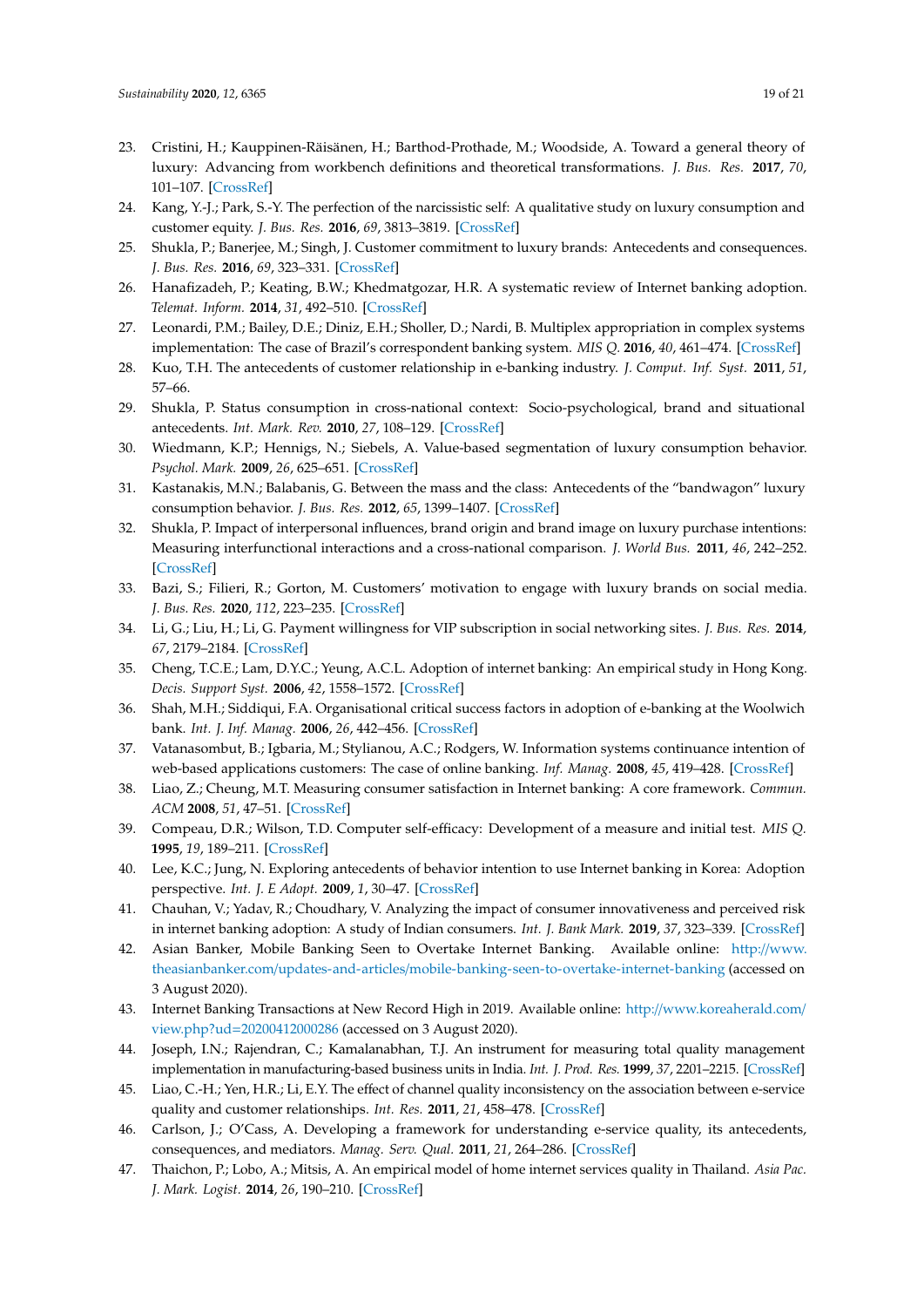- <span id="page-19-26"></span><span id="page-19-25"></span><span id="page-19-0"></span>48. Dospinescu, O.; Anastasiei, B.; Dospinescu, N. Key factors determining the expected benefit of customers when using bank cards: An analysis on millennials and generation Z in Romania. *Symmetry* **2019**, *11*, 1449. [\[CrossRef\]](http://dx.doi.org/10.3390/sym11121449)
- <span id="page-19-1"></span>49. Dospinescu, O. E-Wallet. A new technical approach. *Acta Univ. Danub.* **2012**, *11*, 84–94.
- <span id="page-19-2"></span>50. Bontis, N.; Booker, L.D.; Serenko, A. The mediating effect of organizational reputation on customer loyalty and service recommendation in the banking industry. *Manag. Decis.* **2007**, *45*, 1426–1445. [\[CrossRef\]](http://dx.doi.org/10.1108/00251740710828681)
- <span id="page-19-3"></span>51. Elliot, S.; Li, G.; Choi, C. Understanding service quality in a virtual travel community environment. *J. Bus. Res.* **2013**, *66*, 1153–1160. [\[CrossRef\]](http://dx.doi.org/10.1016/j.jbusres.2012.03.011)
- <span id="page-19-4"></span>52. Rha, J.-Y. Customer satisfaction and qualities in public service: An intermediary customer perspective. *Serv. Ind. J.* **2012**, *32*, 1883–1900. [\[CrossRef\]](http://dx.doi.org/10.1080/02642069.2011.574274)
- <span id="page-19-5"></span>53. Zhao, Y.L.; Benedetto, C.A.D. Designing service quality to survive: Empirical evidence from Chinese new ventures. *J. Bus. Res.* **2013**, *66*, 1098–1107. [\[CrossRef\]](http://dx.doi.org/10.1016/j.jbusres.2012.03.006)
- <span id="page-19-6"></span>54. Parasuraman, A.; Zeithaml, V.A.; Berry, L.L. A conceptual model of service quality and its implications for future research. *J. Mark.* **1985**, *49*, 41–50. [\[CrossRef\]](http://dx.doi.org/10.1177/002224298504900403)
- <span id="page-19-7"></span>55. Parasuraman, A.; Zeithaml, V.A.; Berry, L.L. Refinement and reassessment of the SERVQUAL scale. *J. Retail.* **1991**, *67*, 420–450.
- <span id="page-19-8"></span>56. George, A.; Kumar, G.S.G. Impact of service quality dimensions in internet banking on customer satisfaction. *Decision* **2014**, *41*, 73–85. [\[CrossRef\]](http://dx.doi.org/10.1007/s40622-014-0028-2)
- <span id="page-19-9"></span>57. Zhu, Y.-Q.; Chen, H.-G. Service fairness and customer satisfaction in internet banking: Exploring the mediating effects of trust and customer value. *Int. Res.* **2012**, *22*, 482–498. [\[CrossRef\]](http://dx.doi.org/10.1108/10662241211251006)
- <span id="page-19-10"></span>58. Zhang, L.; Zhu, J.; Liu, Q. A meta-analysis of mobile commerce adoption and the moderating effect of culture. *Comput. Hum. Behav.* **2012**, *28*, 1902–1911. [\[CrossRef\]](http://dx.doi.org/10.1016/j.chb.2012.05.008)
- <span id="page-19-11"></span>59. McLean, G. Examining the determents and outcomes of mobile app engagement—A longitudinal perspective. *Comput. Hum. Behav.* **2018**, *84*, 392–403. [\[CrossRef\]](http://dx.doi.org/10.1016/j.chb.2018.03.015)
- <span id="page-19-12"></span>60. Akter, S.; D'Ambra, J.; Ray, P. Development and validation of an instrument to measure user perceived service quality of mHealth. *Inf. Manag.* **2013**, *50*, 181–195. [\[CrossRef\]](http://dx.doi.org/10.1016/j.im.2013.03.001)
- <span id="page-19-27"></span><span id="page-19-13"></span>61. Agarwal, R.; Karahanna, E. Time flies when you're having fun: Cognitive absorption and beliefs about information technology usage. *MIS Q.* **2000**, *24*, 665–694. [\[CrossRef\]](http://dx.doi.org/10.2307/3250951)
- <span id="page-19-14"></span>62. Kang, J.-Y.M.; Mun, J.M.; Johnson, K.K.P. In-store mobile usage: Downloading and usage intention toward mobile location-based retail apps. *Comput. Hum. Behav.* **2015**, *46*, 210–217. [\[CrossRef\]](http://dx.doi.org/10.1016/j.chb.2015.01.012)
- <span id="page-19-15"></span>63. De Wulf, K.; Schillewaert, N.; Muylle, S.; Rangarajan, D. The role of pleasure in web site success. *Inf. Manag.* **2006**, *43*, 434–446. [\[CrossRef\]](http://dx.doi.org/10.1016/j.im.2005.10.005)
- <span id="page-19-16"></span>64. Yoo, J.; Park, M. The effects of e-mass customization on consumer perceived value, satisfaction, and loyalty toward luxury brands. *J. Bus. Res.* **2016**, *69*, 5775–5784. [\[CrossRef\]](http://dx.doi.org/10.1016/j.jbusres.2016.04.174)
- <span id="page-19-17"></span>65. Kastanakis, M.N.; Balabanis, G. Explaining variation in conspicuous luxury consumption: An individual differences' perspective. *J. Bus. Res.* **2014**, *67*, 2147–2154. [\[CrossRef\]](http://dx.doi.org/10.1016/j.jbusres.2014.04.024)
- <span id="page-19-18"></span>66. Choi, J.; Kim, S. Is the smartwatch an IT product or a fashion product? A study on factors affecting the intention to use smartwatches. *Comput. Hum. Behav.* **2016**, *63*, 777–786. [\[CrossRef\]](http://dx.doi.org/10.1016/j.chb.2016.06.007)
- <span id="page-19-19"></span>67. Chen, J.V.; Cheng, H.K.; Hsiao, H.J.V. Loyalty and profitability of VIP and non-VIP customers in the banking service industry. *Serv. Sci.* **2016**, *8*, 19–36. [\[CrossRef\]](http://dx.doi.org/10.1287/serv.2015.0119)
- <span id="page-19-20"></span>68. Vanani, I.R. Designing a predictive analytics for the formulation of intelligent decision making policies for vip customers investing in the bank. *J. Inf. Technol. Manag.* **2017**, *9*, 477–511.
- <span id="page-19-21"></span>69. Thomson, M.; MacInnis, D.J.; Park, C.W. The ties that bind: The strength of consumers' emotional attachments to brands. *J. Consum. Psychol.* **2005**, *15*, 77–91. [\[CrossRef\]](http://dx.doi.org/10.1207/s15327663jcp1501_10)
- <span id="page-19-22"></span>70. McKinney, V.; Yoon, K.; Zahedi, F.M. The measurement of Web-consumer satisfaction: An expectation and disconfirmation approach. *Inf. Syst. Res.* **2002**, *13*, 296–315. [\[CrossRef\]](http://dx.doi.org/10.1287/isre.13.3.296.76)
- <span id="page-19-23"></span>71. Kohli, R.; Devaraj, S.; Mahmood, A. Understanding determinants of online consumer satisfaction: A decision process perspective. *J. Manag. Inf. Syst.* **2004**, *21*, 115–135. [\[CrossRef\]](http://dx.doi.org/10.1080/07421222.2004.11045796)
- <span id="page-19-24"></span>72. Doll, W.J.; Deng, X.; Raghunathan, T.S.; Torkzadeh, G.; Xia, W. The meaning and measurement of user satisfaction: A multigroup invariance analysis of the end-user computing satisfaction instrument. *J. Manag. Inf. Syst.* **2004**, *21*, 227–262. [\[CrossRef\]](http://dx.doi.org/10.1080/07421222.2004.11045789)
- 73. Lederer, A.L.; Maupin, D.J.; Sena, M.P.; Zhuang, Y. The technology acceptance model and the World Wide Web. *Decis. Support Syst.* **2000**, *29*, 269–282. [\[CrossRef\]](http://dx.doi.org/10.1016/S0167-9236(00)00076-2)